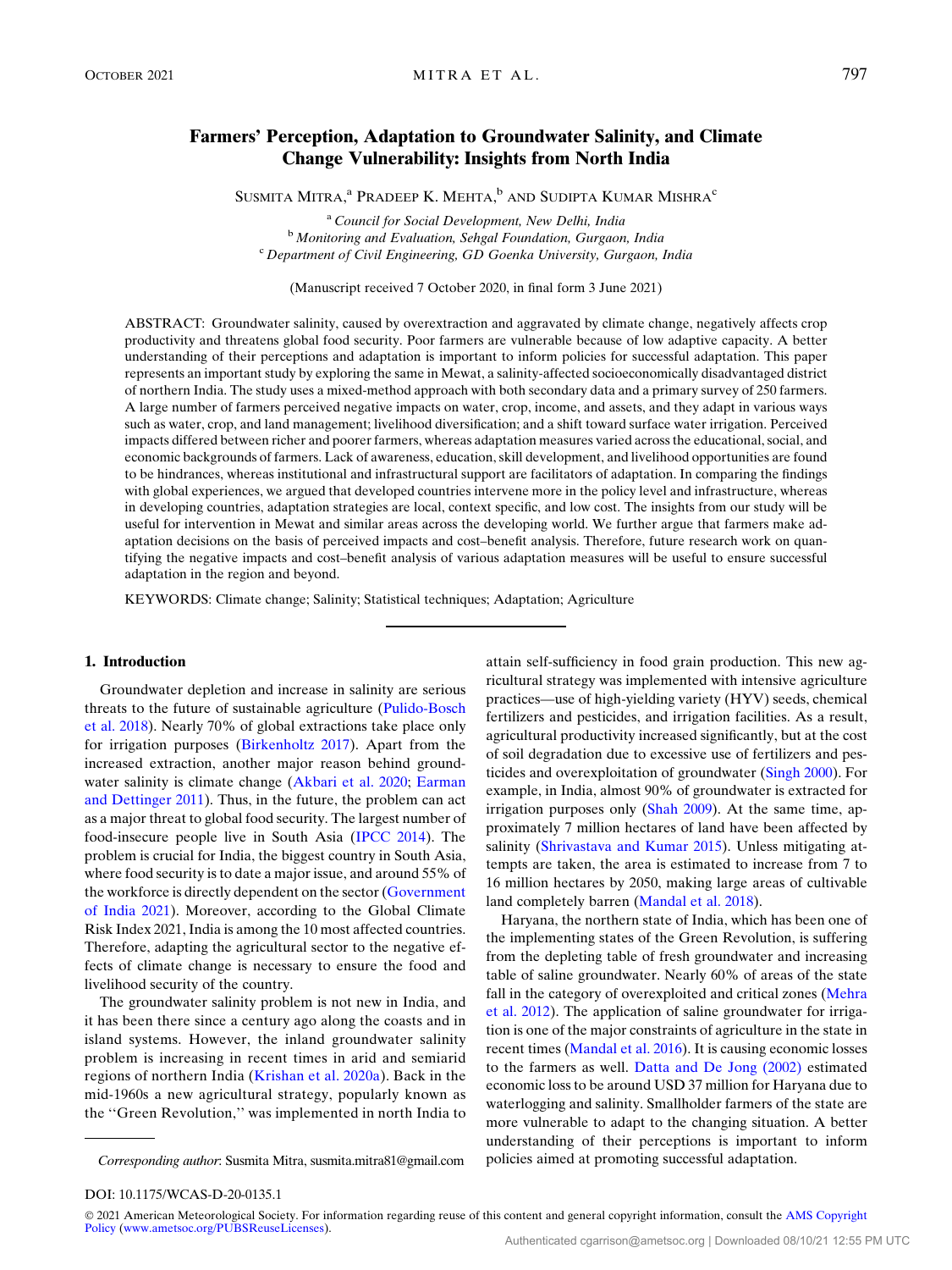This paper presents an empirical study in the Mewat (recently renamed as Nuh) district of Haryana. Mewat is one of the most socioeconomically disadvantaged districts of not only Haryana but also of the country, despite its proximity to the national capital New Delhi. Among other factors, the impoverishment of the district is largely due to groundwater salinity ([Mehta 2015](#page-13-8)). Although the entire Haryana state is facing salinity issues, the excessive problem in this southern district of Haryana has its distinct geoclimatic history. Since long ago, salts have been drained from the Himalayas and Shivalik ranges through rivers/streams and accumulated at the alluvial plains, particularly in the southern and western parts of Haryana, where the Mewat district is located ([Tanwar and](#page-14-4) [Kruseman 1985](#page-14-4)). The digital elevation data shows depressions in the central part [\(Krishan et al. 2020b](#page-13-9)), giving a unique bowl shape to the district. Moreover, due to the lack of any natural drainage outlet, the salt settled at the lower level of the groundwater table at the bottom of that bowl. In the late 1990s, three consecutive droughts took place, which resulted in rapid extraction of the groundwater. Soon after that, farmers witnessed excessive saline groundwater coming out in many parts of the district. Presently, only 22% of the district has nonsaline groundwater, whereas 78% area has saline groundwater [\(Borana](#page-13-10) [2012\)](#page-13-10). The increasing groundwater salinity has become a major threat to the well-being of people in the region at present, as 88% of the population is still engaged in agriculture ([Mehta 2015](#page-13-8)). In this background, the present paper explores how farmers perceive salinity-related socioeconomic impacts, and what are the strategies and extent of adaptation in the district. Despite growing behavioral and attitudinal data on climate change in developed countries, less is known about the determinants of climate behaviors in developing countries. This paper is an attempt to add value to the existing literature in that direction. The findings of this paper offer insight into necessary interventions to ensure effective and efficient adaptation strategies in the region and beyond.

#### 2. Conceptual framework

Groundwater is generally considered to be saline when the contents of dissolved solids are above 1000 mg per liter of water ([Pulido-Bosch et al. 2018\)](#page-14-0). With repeated irrigations with saline groundwater, the salts get accumulated in the soil. According to [Ayers and Westcot \(1985\),](#page-12-2) the soil salinity is generally 1.5 times irrigated water salinity. Since the plant has to use more energy to absorb relatively salt-free water instead of using it for growth, flowering, or fruiting, it limits the plant's ability to grow ([Blaylock 1994\)](#page-12-3). Increased salinity not only reduces yield but also nutritional and economic value, cumulatively resulting in a reduction in farmers' revenue ([El-Fadel et al. 2018\)](#page-13-11).

The salinity problem gets aggravated by climate change. Climate change affects both the quality and quantity of available groundwater, directly through impacts on recharge and evapotranspiration, and indirectly via an increase in extraction ([Earman and Dettinger 2011](#page-13-0)). Climate change affects both precipitation amounts and intensity, which result in increased runoff and low recharge ([Gosain et al. 2011\)](#page-13-12). An increase in temperature and shortening of monsoon results in higher potential evapotranspiration, which leads to a lack of soil moisture and reduced groundwater recharge ([Acharyya](#page-12-4) [2012](#page-12-4); [Carter and Parker 2009\)](#page-13-13). Further, the increased frequency of droughts also increases the growing concern of salinity ([Corwin 2021](#page-13-14)).

Farmers are the most important stakeholders, and a better understanding of their perception is important since adaptation is largely dependent on it ([Deressa et al. 2011;](#page-13-15) [Feola et al.](#page-13-16) [2015](#page-13-16)). Adaptation at the farmers' level is a two-step process: first, perceiving climate change and its associated risks; second, responding to perceived changes to minimize their adverse impacts ([Tripathi and Mishra 2017\)](#page-14-5). Existing literature has focused largely on farmers' perception about climate change and climate variability but relatively less on perceived impacts ([Debela et al. 2015;](#page-13-17) [Madhuri and Sharma 2020](#page-13-18)). Farmers' perceptions of climate risk and their approaches to adaptation are also influenced by various socioeconomic–political factors ([Gandure et al. 2013](#page-13-19)). Smallholder farmers of developing countries often become more vulnerable due to their low adaptability. According to the [IPCC \(2014\)](#page-13-1), a system is vulnerable if it has more exposure, is more sensitive to climaterelated risks, and has limited adaptive capacity. According to Fü[ssel \(2005\)](#page-13-20), the extent of vulnerability is context specific.

#### 3. Study area

The Mewat district was carved as the 20th district of Haryana state on 4 April 2005, from erstwhile Gurgaon and Faridabad districts. Mewat district has a geographical area of 1507 km<sup>2</sup> with a projected population of 1 249 359 in 2020.<sup>1</sup> The Mewat district is inhabited primarily by Meo-Muslims, a unique ethnic group that has been categorized as one of the other backward castes (OBCs) in India. The health and education scenario, particularly that of females, is poor, with only 37.6% of female literacy and nearly 60% of the child deliveries taking place at home [\(Ministry of Health and Family Welfare](#page-14-6) [2013](#page-14-6)). According to the Vision 2030 document of Haryana, Mewat has positioned among the bottom three districts as per the human development index (including health, education, and income) ([Government of Haryana 2017\)](#page-13-21). Agriculture is the primary occupation of the population of the Mewat district. It falls under the subtropical, semiarid climatic zone with extremely hot temperatures in summer. May and June are the hottest months of the year with the temperature ranging up to  $48^{\circ}$ C. The annual rainfall varies considerably from year to year, but almost 80% of the precipitation occurs during the monsoon (June– September). The total average annual rainfall during 2013 through 2017 was 548.3 mm ([Government of Haryana 2019](#page-13-22)). Aravalli hill is spread over 199.65  $km^2$  in the district, separating it from the Thar Desert of neighboring state Rajasthan.

Mewat district comprises five blocks: Taoru, Nuh, Nagina, Punhana, and Firozpur (FP) Jhirka. There seems to be a direct correlation between groundwater availability and quality, and the economic development of blocks. For example, [Mehta](#page-13-8) [\(2015\)](#page-13-8) found substantial intradistrict diversity with Taoru

<sup>&</sup>lt;sup>1</sup> Projected on the basis of  $1\,089\,406$  as per the latest census ([Office of the Registrar General and Census Commissioner 2011\)](#page-14-7).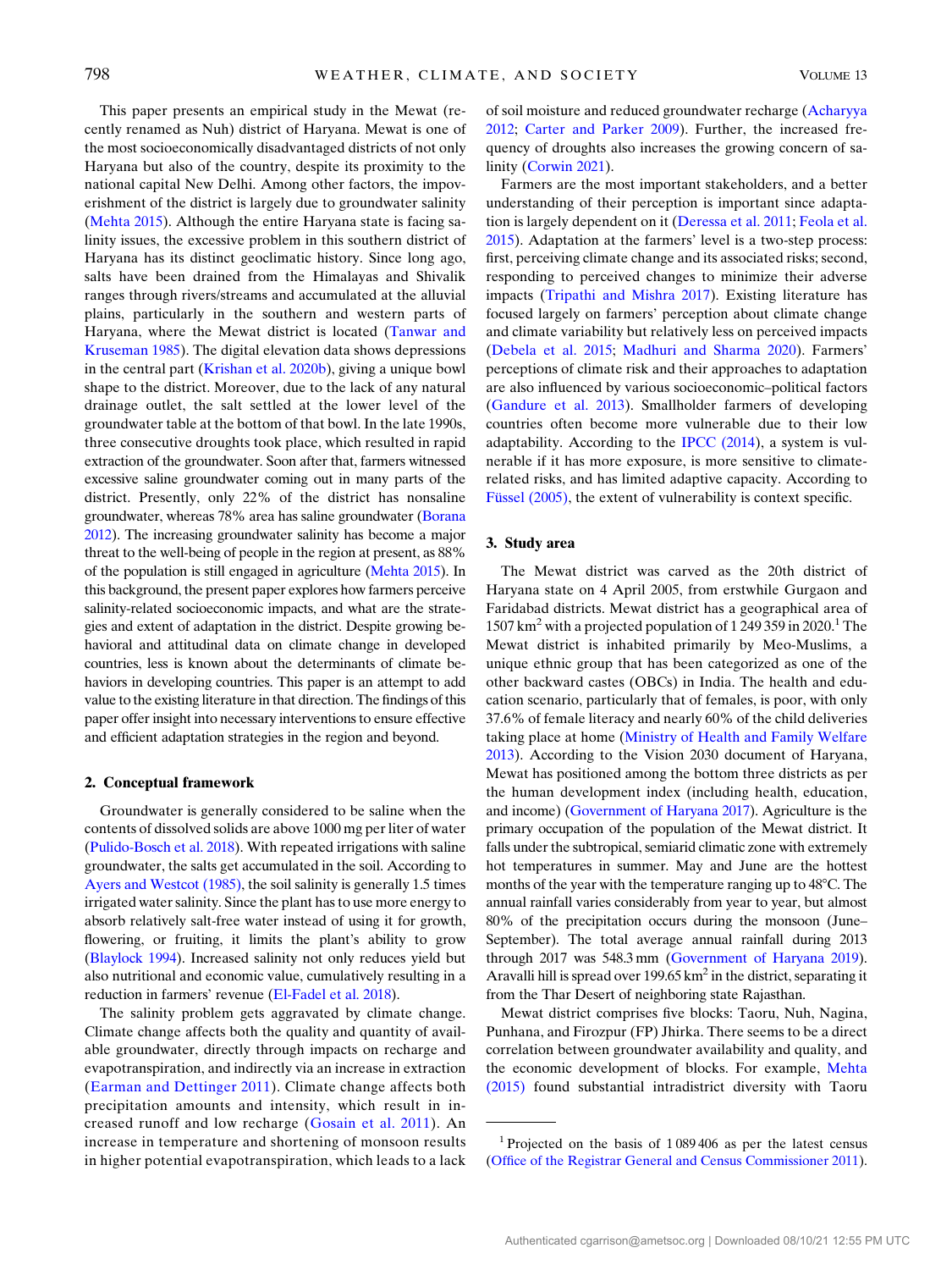<span id="page-2-0"></span>

FIG. 1. Mewat district and its groundwater irrigation quality and potential, as compiled from [Mehra et al. \(2017;](#page-13-27) written consent to use these maps has been obtained by the corresponding author through email).

being the most developed and Punhana the least developed block. Now, Taoru and FP Jhirka are the two blocks that have a high potential of good quality groundwater, as compared with the Punhana, Nagina, and Nuh blocks ([Fig. 1](#page-2-0)).

Interestingly, according to [Mehta \(2015\)](#page-13-8), Nuh is the secondbest developed block just after Taoru, despite its low potential and low quality of groundwater. This is because of the availability of canal water in Nuh block. In the Taoru and Nuh blocks, farmers can produce high-value crops like onion and tomato because of the availability of freshwater and can meet the demand of the national capital and surrounding rich neighborhood. This is not possible in the Punhana and Nagina blocks, particularly where high salinity has negatively impacted crop yield.

# 4. Method

The study has been conducted through a mixed-method approach using both primary and secondary data. To understand whether there has been a significant change in the actual trend of temperature, rainfall, evapotranspiration rate, and groundwater level in the region, secondary data was collected from the Indian Meteorological Department ([IMD](#page-13-23) [2020\)](#page-13-23) and [Central Groundwater Board \(2016\)](#page-13-24). Mann– Kendall trend analysis ([Karmeshu 2012\)](#page-13-25) of long-term rainfall and temperature data has been done. Rainfall and temperature affect crop yield directly, as well as indirectly through a change in potential evapotranspiration (PET) and soil moisture. Based on the average monthly rainfall and temperature data, PET was calculated using the Thornthwaite method ([Hamon 1960\)](#page-13-26). Groundwater availability over 10 years from 2006 to 2016 has been captured by plotting groundwater levels in the region over the period using the geographical information system (GIS) tool. The study employed both quantitative and qualitative tools to collect primary data.

In India, the term ''farmer'' is not very clearly defined. Since adaptation measures are generally adopted by farmers who have their land, therefore, we purposely surveyed those farmers only. According to [Government of Haryana \(2019\)](#page-13-22),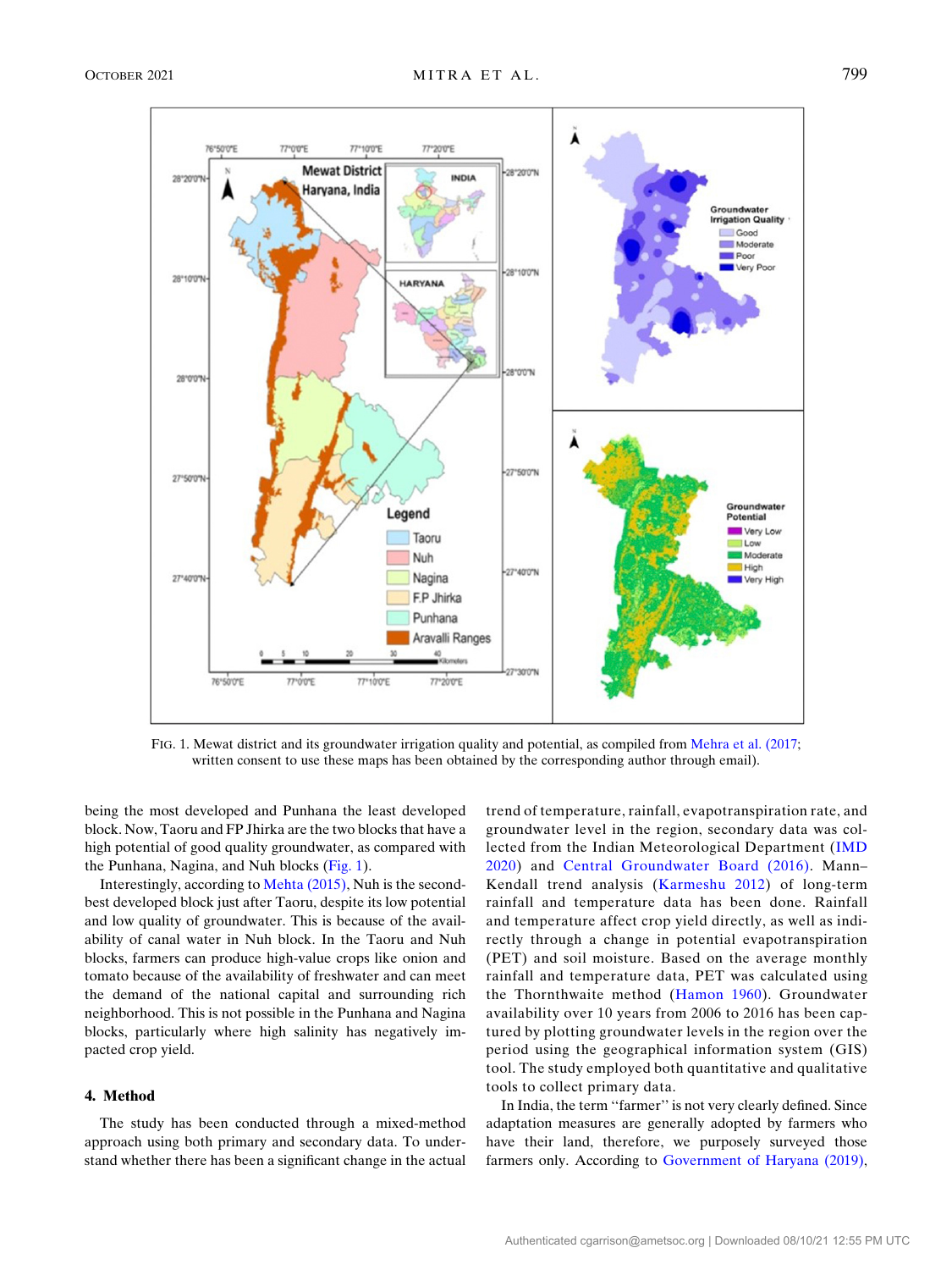there are around 76 000 landholders in Mewat district (including five blocks). Around two-thirds of them are marginal and small farmers (having up to 2 ha of land) and the remaining one-third are medium and large farmers (having more than 2 ha of land). We used a balanced random sampling by including 50 farmers from each block randomly. Five villages were selected from each block using random sampling. Ten farmers were selected from each village using a purposive stratified sampling technique to ensure the inclusion of different groups, such as women and farmers with different land sizes. Thus, a total of 250 landholding farmers were surveyed. Our sample size is justified with a 95% confidence interval and a 6% margin of error.

The survey was conducted during March–July 2019. To avoid the language barrier, the schedules were translated into the local language Hindi. The surveyors were from the same region and the pilot testing was done to ensure the use of the right words/language in the survey schedules. Since human participants were involved in the primary survey, we first introduced the study to them and then collected their consent before beginning the individual interview. The consent form was prepared in English as well as in Hindi. For the illiterate participants, it was read out in the local language before taking their thumb impression in the consent form.

During the survey, the farmers' perceived impacts of climate change-induced groundwater salinity were captured through the 5-point Likert scale, ranging from ''strongly agree'' to ''strongly disagree.'' This was done to generate quantitative values at a comparable scale, for analyzing their perceived impacts over the last several years. The survey also explored various adaptation strategies used by these farmers. For analyzing the quantitative data, first, we did socioeconomic profiling of the surveyed farmers across the five blocks. Statistical significance of difference among the categorical variables was analyzed through chi-square techniques, whereas the mean difference of average income and the family size was explored through Student's t test. ''Chi-square test for independence'' is often used to explore whether distributions of categorical variables differ from each another or not. Student's t test is a type of inferential statistic used to decide if there is a significant difference between the averages (means) of two comparable groups.

Next, the impact perceptions, as well as adaptation strategies, were linked with their actual socioeconomic backgrounds. To analyze the vulnerability of the system, the significance of the difference of both the perceived impacts and adaptation strategies was tested in the context of the socioeconomic and educational background of the farmers, using chi-square techniques.

Further, four case studies were captured in four different sites across the Mewat district through in-depth interviews, to understand how perceived impacts, socioeconomic context, technology interventions, and institutional support determine adaptation and impact farmers' welfare. The case study method is often advocated to investigate a contemporary phenomenon when the research questions focus on the reasons and process, rather than only counting numbers [\(Yin 2017](#page-14-8)). Field observations and these four case studies substantiated

<span id="page-3-0"></span>

FIG. 2. The declining trend of monsoon rainfall of the Gurgaon region, as prepared by the authors using IMD data.

and supplemented our survey data and statistical analysis. Narrative analysis of the case studies was done, and findings were assimilated under broad themes of determinants and impacts of adaptation.

#### 5. Findings

The findings on climate change and groundwater, socioeconomic profiling of the surveyed farmers, their perceived impacts, adaptation strategies, and impacts of adaptation on farmers' well-being are presented in the following subsections.

# a. Trend of temperature, rainfall, evapotranspiration rate, and groundwater level

Climate change is generally referred to as environmental change for at least 30 years. Since the Mewat district was separated from the Gurgaon district recently in 2005, we have analyzed the rainfall of the entire Gurgaon region based on secondary data collected from IMD. Over the last six decades, monsoon rainfall has declined in the region. [Figure 2](#page-3-0) shows a mild downward trend (correlation coefficient squared  $R^2 =$ 0.1494) of monsoon rainfall (i.e., total rainfall of 4 months from June to September) from 1960 to 2017. The statistical significance of this downward trend is established by the Mann– Kendall test result, with both Kendall's tau  $(-0.265)$  and Sen's slope  $(-3.920)$  statistically significant at 1% level (significance p value: 0.004).

Although the average temperature was available for recent years, the maximum and minimum temperature was accessible only up to the year 2000. Therefore, we put the decadal trend of maximum–minimum temperature from 1965 to 2000 in [Table 1.](#page-4-0) It shows that, although monthly maximum temperature remained more or less the same over the four decades, the monthly minimum temperature has increased over time. [Figure 3](#page-4-1) shows an increasing trend of potential evapotranspiration that indicates an increasing loss in soil moisture and rising dryness in the region.

The Mewat district is presently facing two challenges related to groundwater: first, the occurrence of the extreme salinity of groundwater in three blocks, particularly centrally situated Nuh and Nagina blocks between the Aravalli ranges, and Punhana block at the extreme right; second, the overextraction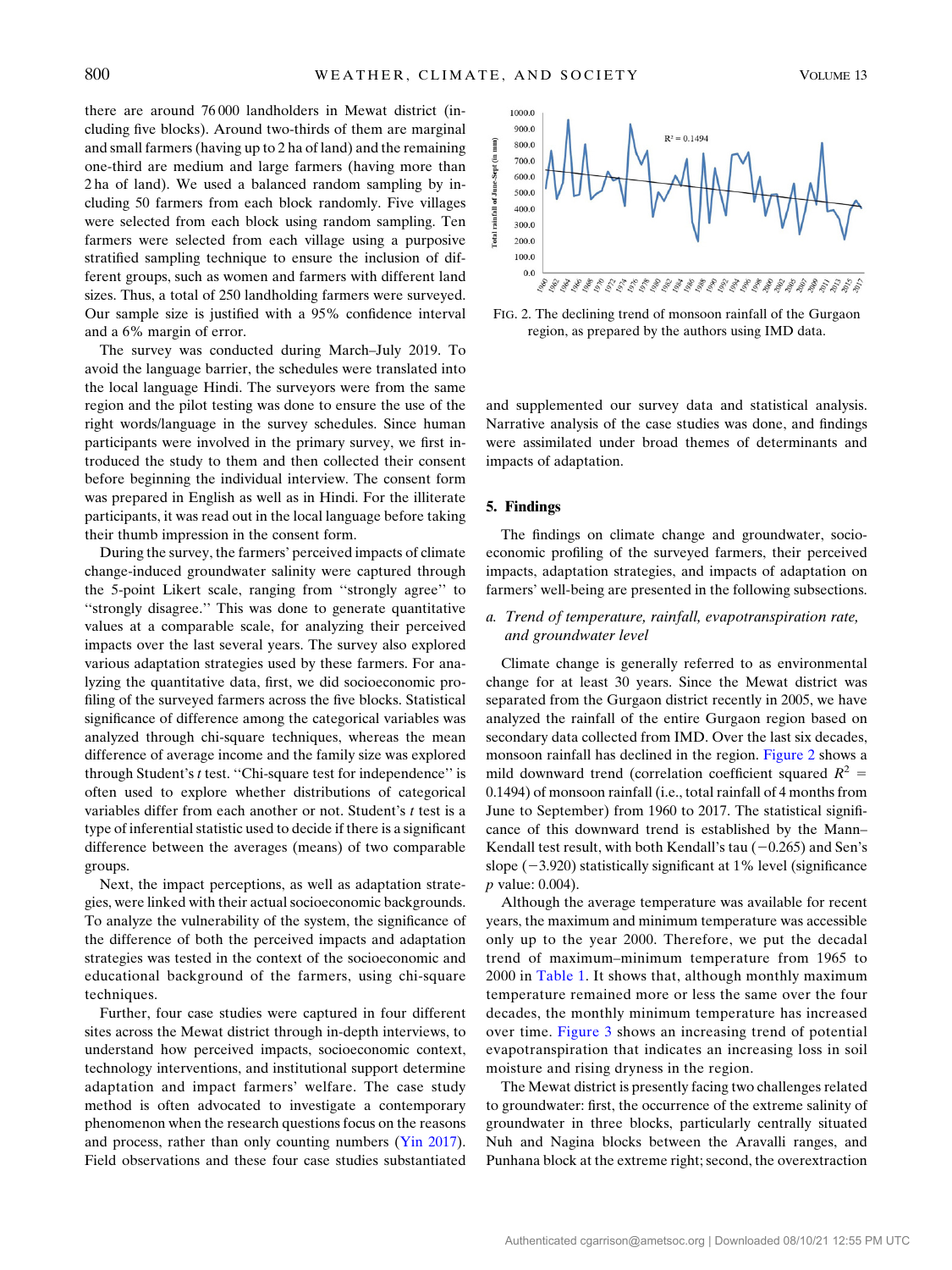TABLE 1. Decadal maximum–minimum temperature of the Gurgaon region, as calculated by the authors from IMD data.

<span id="page-4-0"></span>

|         |      | 1965–75 |                                                                                                 | 1975-85 |      | 1985-95 |      | 1996–2000 |
|---------|------|---------|-------------------------------------------------------------------------------------------------|---------|------|---------|------|-----------|
|         |      |         | Monthly max Monthly min Monthly max Monthly min Monthly max Monthly min Monthly max Monthly min |         |      |         |      |           |
| Mean    | 31.8 | 16.7    | 31.6                                                                                            | 17.0    | 32.2 | 18.1    | 31.2 | 18.9      |
| Std dev | 6.31 | 8.30    | 6.29                                                                                            | 7.79    | 6.70 | 7.68    | 6.51 | 7.58      |

of the limited availability of fresh groundwater in a few of the pockets<sup>2</sup> of Taoru and FP Jhirka blocks.

[Figure 4](#page-5-0) shows that where groundwater has already become saline and difficult to use for irrigation or drinking purpose, the water level has increased over time. In some of the aquifers, the groundwater level has increased to such an extent that it often leads to a waterlogging problem. On the other hand, in the freshwater pockets in Taoru blocks, groundwater is depleting continuously over the last decade. The color legend of [Fig. 4](#page-5-0) has captured this drastic shift (from blue to red). The other freshwater pocket of FP Jhirka got recharged due to good rainfall in 2011, but once again moved toward rapid depletion in the next 5 years between 2011 and 2016.

# b. The socioeconomic profile of the surveyed farmers

The descriptive statistics of the socioeconomic data of the 250 farm households, disaggregated by blocks, are presented in [Table 2](#page-6-0).

In the two developed blocks, namely, Taoru and Nuh, more than 60% of household heads are at least primary school educated, whereas in the rest of the blocks nearly half of the surveyed household heads are illiterate. In all five blocks, around 95% of families are headed by male members. The average annual household income is USD  $1,086.67$ ,<sup>3</sup> which is comparable to some economically disadvantaged regions of the country, but it is even less than half of the average annual household income of the state of Haryana (USD 2,363.15) ([Ranganathan 2015\)](#page-14-9). Nearly 90% of the surveyed farm households possess marginal to small landholding (up to 2 ha of land). Only in Nuh block, nearly 20% of farm households have farm size more than that. Moreover, the average family size is 7.03, which is much higher than the average rural family size of India (4.9) and Haryana (5.4) [\(Office of the Registrar General](#page-14-7) [and Census Commissioner 2011](#page-14-7)). The average family size is lowest (6.03) in Taoru followed by Nuh (6.91), the two comparatively developed blocks. However, neither the  $t$  test nor the chi-square test shows a significant difference in these cases. The only significant difference is found in the case of social categories. In the total sample, nearly 80% of the farm households are Meo-Muslims (which fall under the OBC category). The share of Meo-Muslims is less than 60% in the comparatively developed Taoru block, and this difference is significant at 1% level, in the chi-square test.

# c. Farmers' perceptions of socioeconomic impacts

Various types of socioeconomic impacts of climate changeinduced groundwater salinity have been identified in the Mewat district. We captured farmers' perceptions on those different types of impacts through the Likert scale and broadly clubbed those as water, crop and income, and assets related impacts [\(Table 3\)](#page-6-1). The total number of responses exceeds 250 since multiple responses were allowed.

#### 1) WATER-RELATED SOCIAL IMPACTS

Nearly 80% of farmers agreed that there has been an increase in cost and time to arrange drinking water. Increased groundwater salinity in the Mewat district has caused the community to shift its source of water from local wells to distant water storage units. These storage units draw water from limited sweet groundwater pockets located in the foothills of Aravallis. Drinking water is supplied to some of the nearby villages by the government through underground pipes. However, the treated government water supply is accessed by around 20% of households in the district. For the rest of the residents, buying water through local water merchants is the only option. The water price is USD 12–13 per tank. For an average family size of 6–7 people, this amount is sufficient for 15 days. Therefore, an average family spends around USD 25 only on drinking water per month. This is almost one-quarter of the monthly average income. Moreover, the price charged by private tankers varies depending on the distance traveled to deliver water and also increases during summers due to high demand.

In the backdrop of low household income, it is difficult to spend nearly 25% of the monthly income only on purchasing drinking water. For nondrinking use, inhabitants rely on scattered sources such as water from untreated sources, uncovered wells, tube wells, and ponds. The young girls and women in the economically weaker households (mainly landless laborers and

<span id="page-4-1"></span>

FIG. 3. Increasing trend of annual PET of the region, as prepared by the authors using IMD data.

<sup>&</sup>lt;sup>2</sup> Pockets refer to "tract in an underground layer of waterbearing permeable rock (aquifer).''  $3 \text{ At the exchange rate of USD } 1 = \text{INR } 73.70 \text{ on } 26$ 

September 2020.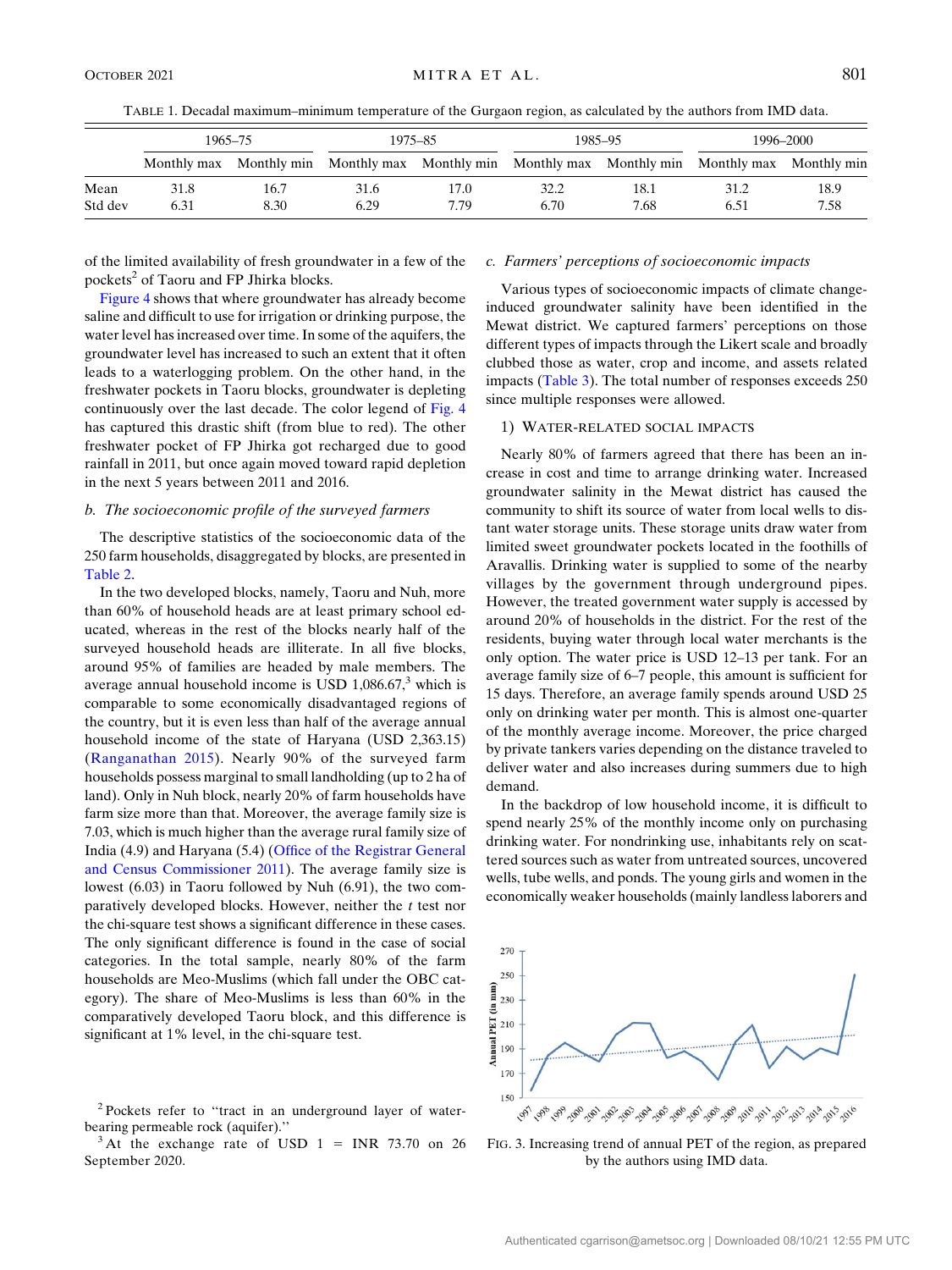<span id="page-5-0"></span>

FIG. 4. Decadal trend of groundwater level in the Mewat district, as prepared by the authors using data collected from the Central Groundwater Board.

marginal farmers) spend enormous time fetching drinking water from far-off sources. This has significant repercussions for girls' education and the overall development of women in this region.

## 2) CROP AND INCOME-RELATED IMPACTS

Climate change and lack of freshwater for irrigation have resulted in a reduction in crop productivity. Around 70% of farmers agreed that their land has been degraded. According to the farmers, before two to three decades there was no need for irrigation at all. However, in recent times due to delay or inadequate rainfall, they often apply saline groundwater knowing fully well that the productivity will be comparatively less. If there is sufficient rainfall in the following year, the accumulated salt in the soil gets washed away and productivity is restored. However, if there is low rainfall in the next year also, productivity is further reduced. In some of the fields, with repeated use of saline water farmers have witnessed that some fields have become completely barren. However, on the other hand, 30% of farmers, who have access to canal water, even witnessed a rise in productivity.

Salinity has also resulted in a substantial loss of crop varieties. Almost all the farmers feel that most indigenous crops have now vanished due to climate change [e.g., chickpea, green pea, split red gram, red lentil, and gwar (a local vegetable)]. Moreover, due to increased salinity farmers hardly cultivate vegetables now. Since salt tolerance level is high for tomatoes, only that is cultivated in limited parts of their land. More than 80% of farmers believe that due to declined rainfall over the years, now they can produce one crop per year (or a maximum of two crops in few years), in sharp contrast to producing three crops up to the early 1990s. Moreover, 85% of farmers agreed about the increase in incidents of pests and diseases. More than three-quarters of the farmers strongly agreed that their cost of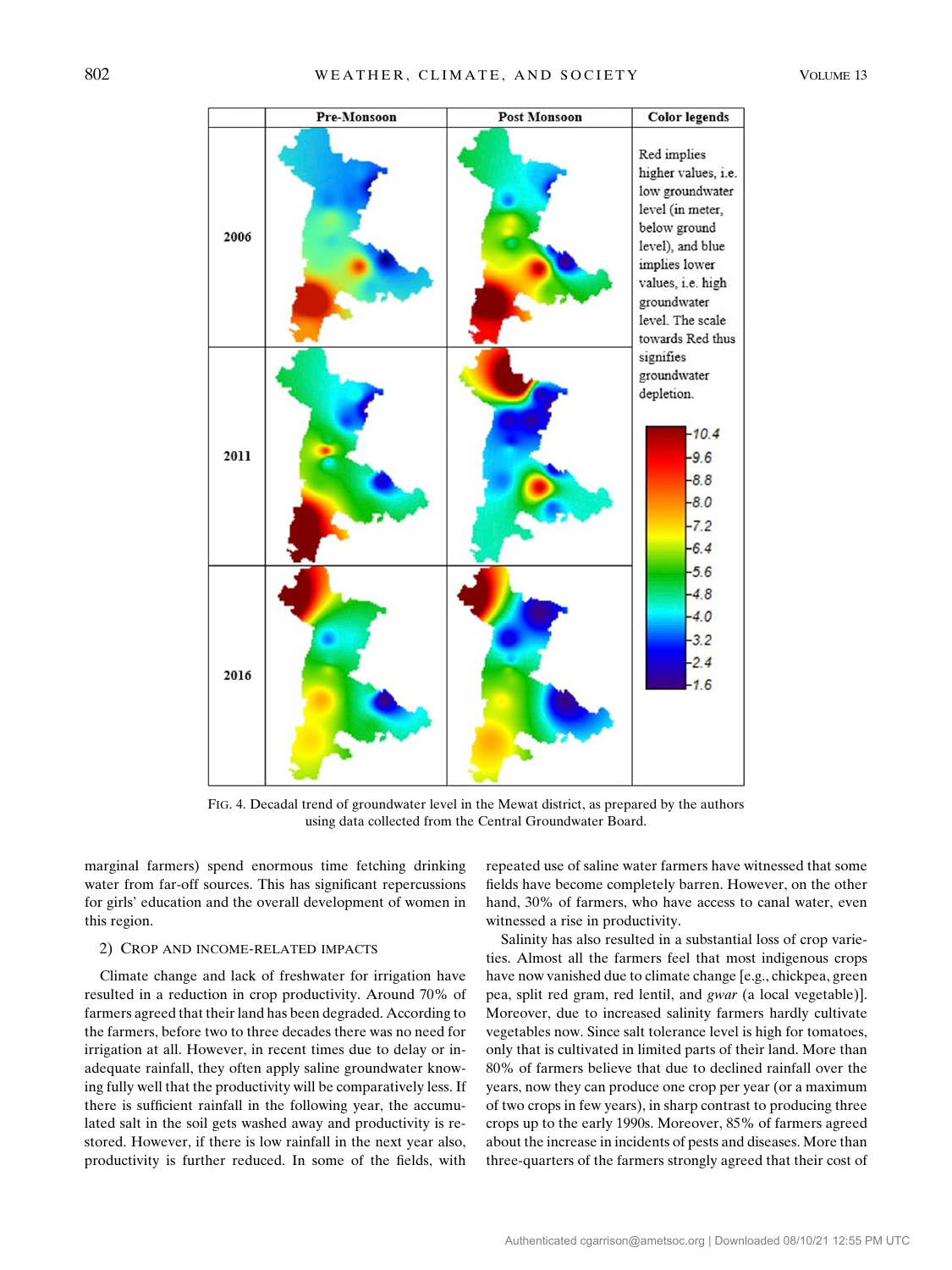<span id="page-6-0"></span>TABLE 2. The descriptive statistics of the socioeconomic data of the 250 farm households. Here and in subsequent tables, Pr indicates probability.

|                                                                  | FP     |                |        |        |                | Mewat            |                                                                                   |
|------------------------------------------------------------------|--------|----------------|--------|--------|----------------|------------------|-----------------------------------------------------------------------------------|
| Socioeconomic details/blocks                                     | Jhirka | Nagina         | Nuh    | Taoru  | Punhana        | district (total) | Test statistics                                                                   |
| Households                                                       | 50     | 50             | 50     | 50     | 50             | 250              |                                                                                   |
| Education of household head:<br>illiterate/no schooling          | 24     | 23             | 19     | 18     | 25             | 109              | Chi-square: 3.16; Pr: 0.53                                                        |
| Education of household head: at<br>least primary school educated | 26     | 27             | 31     | 32     | 25             | 141              |                                                                                   |
| Gender of household head: female                                 | 2      | 2              | 3      | 5      | 1              | 13               | Chi-square: 3.73; Pr: 0.44                                                        |
| Gender of household head: male                                   | 48     | 48             | 47     | 45     | 49             | 237              |                                                                                   |
| Social category: Meo-<br>Muslim (OBC)                            | 43     | 41             | 38     | 29     | 44             | 195              | Chi-square: 17.02; Pr: 0.00                                                       |
| Social category: other                                           | 7      | 9              | 12     | 21     | 6              | 55               |                                                                                   |
| Landholding category: marginal<br>and small farmers              | 45     | 43             | 41     | 47     | 46             | 222              | Chi-square: 4.67; Pr: 0.32                                                        |
| Landholding category: medium<br>and large farmers                | 5      | $\overline{7}$ | 9      | 3      | $\overline{4}$ | 28               |                                                                                   |
| Avg family size                                                  | 7.6    | 7.54           | 6.91   | 6.03   | 7.05           | 7.03             | t stat: $-0.01$ ; $P(T \le t)$ : 0.49; t<br>critical: 2.13                        |
| Avg annual household<br>income $(INR)$                           | 74,085 | 81,925         | 88,352 | 91,153 | 64,921         | 80,087           | <i>t</i> stat: $4.17 \times 10^{-5}$ ; $P(T \le t)$ :<br>0.50; $t$ critical: 2.13 |

production has increased. Farming practices have changed drastically in the last two to three decades. Earlier rainwater was the prime source of irrigation, but since the late 1990s cost of input in farming increased especially the irrigation cost. The local seeds have been substituted by hybrid seeds. The use of organic manure like cow dung has been substituted by chemical fertilizers like urea, potash, boron, and zinc. Around 90% of farmers agreed that the productivity of their major crops has declined due to climate change, and almost 95% of farmers mentioned a decline in income.

#### 3) ASSETS RELATED IMPACTS

Because of the water scarcity problem, the scope of mixed farming of food crops and fodder crops has been restricted, which affects farmers' decisions to keep livestock (mainly buffalo). More than 85% of farmers agreed that their livestock has declined over time. In earlier times, every household used to have 5–15 cattle on average. Now the number has reduced drastically. Water and shade, the two crucial items for cattle rearing became scarce. As pointed out by some of the villagers in Sultanpur of Nagina block, ''we have to purchase water for our own family, how can we arrange water for the cattle?''

# 4) FARMERS' PERCEPTIONS ACROSS SOCIOECONOMIC **CATEGORIES**

For the farmers either agreeing or strongly agreeing to the impacts, responses have been cross tabulated against the educational background, economic, and social categories of the respondents ([Table 4\)](#page-7-0). Among farmers who perceived crop and income-related impacts, more than 80% were either illiterate or studied up to secondary school (class 10), and less than 20% of farmers were educated beyond secondary school. Similarly, around 80% of respondents belong to the Meo-Muslim (OBC) category, and the other 20% belong to other categories. However, educational or social category differences were not statistically significant. On the other hand, the

<span id="page-6-1"></span>

| Impacts                                    | Strongly agree | Agree | Neutral | Disagree | Strongly disagree |
|--------------------------------------------|----------------|-------|---------|----------|-------------------|
| Water-related social impacts               |                |       |         |          |                   |
| Increase in cost and time to arrange fresh | 58             | 20    | 10      |          |                   |
| drinking water                             |                |       |         |          |                   |
| Crop and income-related impacts            |                |       |         |          |                   |
| Increase in land degradation               | 52             | 18    |         |          | 15                |
| Loss of indigenous crops                   | 95             |       |         |          |                   |
| Loss of more than one crop in a year       | 80             |       |         |          |                   |
| Increase in incidence of pest and diseases | 72             | 13    |         |          |                   |
| Increase in cost of production             | 76             |       |         |          |                   |
| Decline in productivity of major crops     | 70             | 20    |         |          |                   |
| Decline in farm income                     | 85             | 10    |         |          |                   |
| Impact on asset                            |                |       |         |          |                   |
| Decline in number of livestock             | 74             |       |         |          |                   |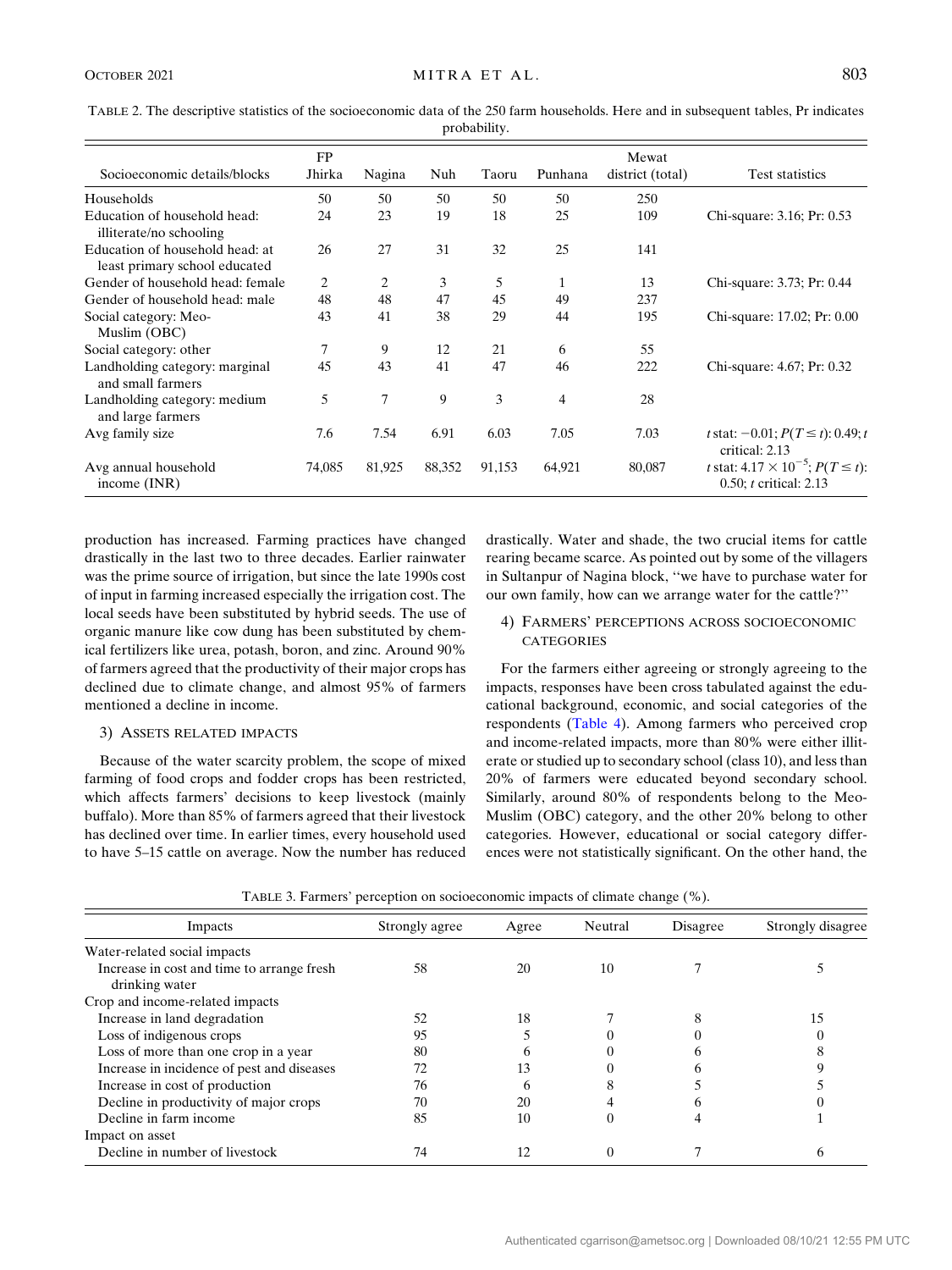|                                   |                                                          |                     |                     |                                          |                                               | J                              |                |                                   |                                       |
|-----------------------------------|----------------------------------------------------------|---------------------|---------------------|------------------------------------------|-----------------------------------------------|--------------------------------|----------------|-----------------------------------|---------------------------------------|
|                                   |                                                          |                     |                     |                                          | Crop- and income-related impacts              |                                |                |                                   |                                       |
|                                   | increase in cost and<br>Water-related<br>social impacts: | Increase in         | Loss of             | Loss of more                             | Increase in                                   | Decline in                     |                | Decline in Impact on asset:       | between water-,<br>Test statistics    |
|                                   | time to arrange<br>drinking water                        | degradation<br>land | indigenous<br>crops | than one crop<br>in a year               | pest and diseases<br>incidence of             | productivity of<br>major crops | income<br>farm | decline in number<br>of livestock | crop-, and assets-<br>related impacts |
|                                   |                                                          |                     |                     | Educational background of the respondent |                                               |                                |                |                                   |                                       |
| lliterate                         |                                                          | $\sqrt{2}$          | 115                 | 95                                       | $\infty$                                      | $\Xi$                          | 106            | 110                               | Chi-square: 5.01;                     |
| Up to secondary                   | $\sqrt{2}$                                               | 80                  | S                   | 80                                       | 86                                            | 82                             | 88             | 67                                | Pr: 0.29                              |
| Above secondary                   | 35                                                       | 25                  | 45                  | $\Theta$                                 | 39                                            | $\overline{d}$                 | $\overline{4}$ | 38                                |                                       |
| Test statistics (within crop-     |                                                          |                     |                     |                                          | Chi-square: 5.92; Pr: 0.82                    |                                |                |                                   |                                       |
| and income-related impacts)       |                                                          |                     |                     |                                          |                                               |                                |                |                                   |                                       |
|                                   |                                                          |                     |                     |                                          | Economic categories (annual household income) |                                |                |                                   |                                       |
| Up to INR 50,000                  | 120                                                      | 75                  | 135                 | 130                                      | 128                                           | 126                            | 130            | 125                               | Chi-square: 3.28;                     |
| Above INR 50,000                  | 75                                                       | 100                 | 115                 | 85                                       | 87                                            | 99                             | 105            | $\infty$                          | Pr:0.19                               |
| Test statistics (within crop- and |                                                          |                     |                     |                                          | Chi-square: 15.01; Pr: 0.01                   |                                |                |                                   |                                       |
| income-related impacts)           |                                                          |                     |                     |                                          |                                               |                                |                |                                   |                                       |
|                                   |                                                          |                     |                     | Social categories                        |                                               |                                |                |                                   |                                       |
| Meo-Muslim (OBC)                  | $\overline{160}$                                         | 145                 | 195                 | 185                                      | 181                                           | 188                            | 190            | 183                               | Chi-square:1.00;                      |
| Others                            | 35                                                       | $30\,$              | 55                  |                                          | 34                                            | 57                             | 45             | 32                                | Pr:0.61                               |
| Test statistics (within crop      |                                                          |                     |                     |                                          | Chi-square: 6.41; Pr: 0.27                    |                                |                |                                   |                                       |
| and income related impacts)       |                                                          |                     |                     |                                          |                                               |                                |                |                                   |                                       |
|                                   |                                                          |                     |                     |                                          |                                               |                                |                |                                   |                                       |

TABLE 4. Farmers' perception on impacts across socioeconomic backgrounds of farmers. TABLE 4. Farmers' perception on impacts across socioeconomic backgrounds of farmers.

# <span id="page-7-0"></span>804 WEATHER, CLIMATE, AND SOCIETY VOLUME 13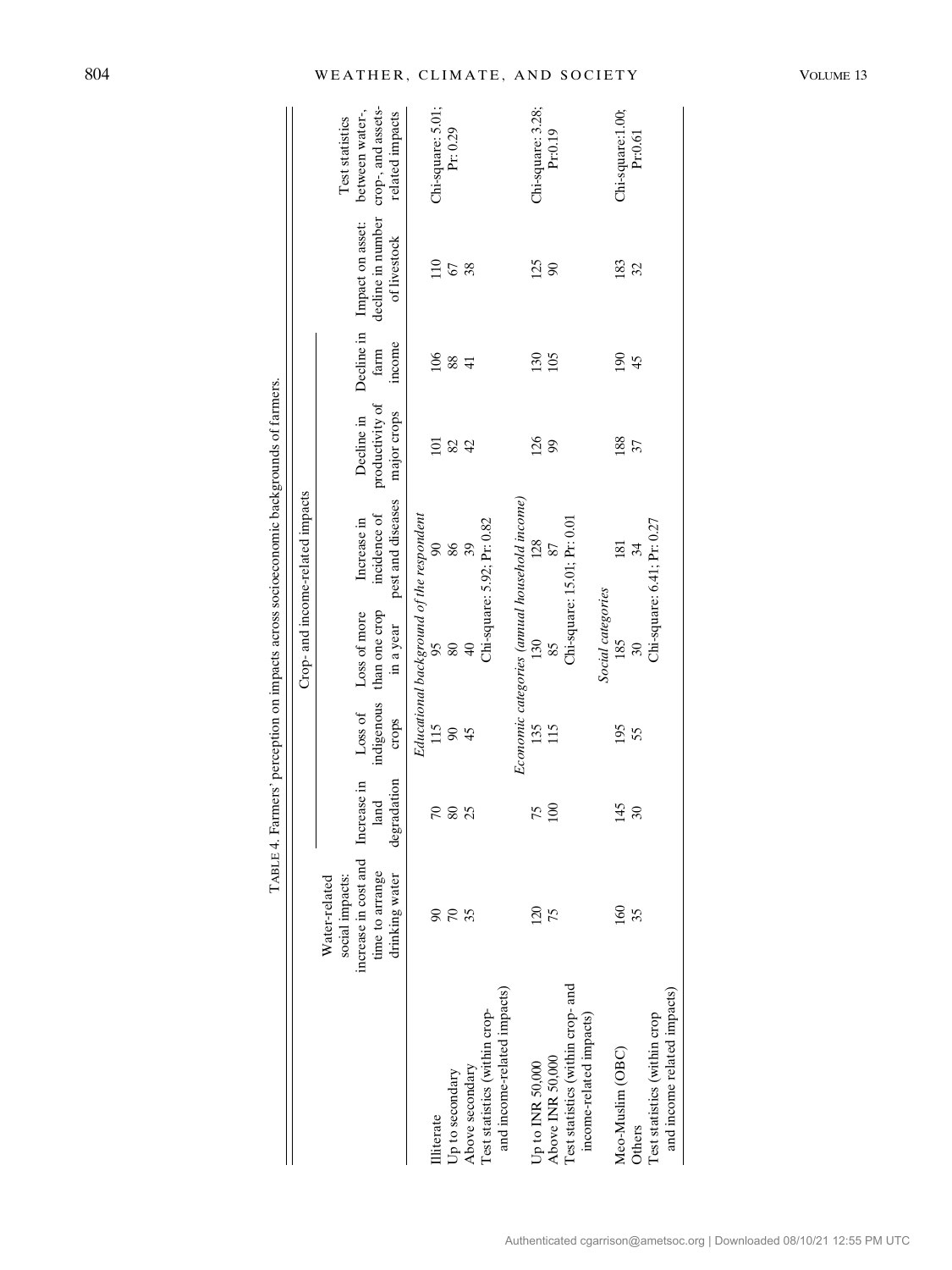difference of perceived impacts (on crop and income) was significant (at 5% level) for respondents/farmers of different economic categories. Comparatively richer farmers mentioned land degradation, whereas comparatively poorer farmers spoke more about the loss of more than one crop a year and increased incidence of pests and diseases. This implies that rich farmers, who have more land, are concerned about land degradation, whereas farmers having less land are facing the risk of losing the benefits of multiple crops. However, for the loss of indigenous crops and the decline in farm income, the risk perceptions were similar across economic categories. The difference among three broad categories (i.e., water-related social impacts, crop, and income-related consequences as a whole, and impact on assets) is not statistically significant across the socioeconomic backgrounds of farmers.

# d. Adaptation practices across various socioeconomic groups of farmers

Farmers in the Mewat district have been found to act in various ways to respond to climate change. Those responses can be broadly categorized as 1) water management, 2) crop and land management, 3) livelihood diversification and outmigration, 4) shift from saline groundwater to surface water irrigation due to proximity of canal, and 5) no adaptation at all ([Table 5](#page-9-0)).

For crop and land management practices, every two out of three farmers either use crop intensification with the increased use of fertilizer or change the calendar of planting. Among other crop and land management practices, farmers put less land under cultivation than before, use soil moisture and biomass conservation practices, plant more trees, practice crop diversification, or plant more salt-tolerant crops (particularly tomatoes). Few farmers (less than 20%) practice restoration of degraded areas, use salinity-resistant seeds, or employ technologies such as land leveling. Around 30% of the farmers have shifted from using saline groundwater for irrigation to surface water irrigation due to the proximity of the canal. Few farmers (20%), particularly those who have access to institutions (government and nongovernment), use water conservation strategies like sprinklers by taking that on a rental basis. As a result of the increased financial cost of arranging drinking water and reduction in farm income, several resource-poor farmers are forced to find avenues to earn cash to sustain their lives. Nearly 40% of the farmers mentioned income diversification or out-migration as a coping strategy. Nearly 15% of the farmers mentioned doing no adaptation at all.

The difference between various types of crop and land management practices across the educational backgrounds of the respondents is significant (at 1% level). Illiterate farmers mentioned more about putting lesser land under cultivation than before or increase in the use of fertilizers, whereas more educated farmers practiced crop diversification, agroforestry or planting more trees, shifting to salinity resistant varieties, and restoring degraded areas. The difference between social and economic categories is also significant (at a 1% level). Comparatively richer farmers practiced more of soil moisture and biomass conversion, agroforestry, crop diversification, restoration of degraded areas, and adoption of climate-resilient varieties, whereas comparatively poorer farmers reduced their land under cultivation, changed the cycle/calendar of planting, and increased the use of fertilizers. Educational background and economic classification of respondents seem to be correlated with educated respondents belonging to economically better-off respondents. However, no such prominent correlation was present with social categories. The majority of the respondents were Meo-Muslims, and they were spread across educational and economic backgrounds. For livelihood diversification and out-migration, there has been a significant difference across the educational background and economic categories of farmers. Out-migration was common among less educated and comparatively poorer farmers whereas income diversification was common among comparatively richer farmers.

For the difference between broad strategies of adaptation practices, we found significant (at 1% level) differences among educational backgrounds, economic as well as social categories of farmers. Water management practices (particularly water conservation technologies such as sprinklers) are common among more educated and comparatively richer farmers, whereas "no adaptation" is particularly common among illiterate and less educated as well as comparatively poorer farmers. The shift from saline groundwater to surface water irrigation due to the proximity of the canal is relatively lower among the majority social category of Meo-Muslims.

# e. Determinants and impacts of adaptation

To explore the forces behind adaptation strategies and the resulting impact on the welfare of the adopters, we captured four case studies across the Mewat district. The four case studies represented four types of adaptation strategies: 1) water management through the adoption of sprinklers, 2) land management through laser leveling, 3) out-migration and livelihood diversification, and 4) community initiative to bring canal water from the nearby village through the pipe. The findings are presented below by assimilating under different subheadings.

# 1) PERCEIVED IMPACTS: A MAJOR DETERMINANT

One of the residents of the Sounk village in Nuh block adopted a sprinkler irrigation system. According to the resident, the groundwater level of the village declined sharply from 30–35 ft (1 ft = 30.48 cm) in the early nineties up to 80–85 ft at present. Similarly, one of the residents of the Mundaka village in FP Jhirka block witnessed a water scarcity problem in his village after the devastating drought of 1996. He recalled that water was abundantly available in the village before the drought and agriculture was primarily rain fed. Since the drought, almost all the village lands get irrigated through bore wells that run either through diesel or electric pumps. It has resulted in overexploitation of groundwater, and presently groundwater is available at 70–80 ft. In 2015, this resident of the Mundaka village adopted digital leveling in 2 acres of his land. Similarly, a 70-year-old resident of Patan Udaypuri village in FP Jhirka block felt the gradual change of the groundwater from sweet to saline. The depletion of groundwater has forced him and many villagers to depend on purchase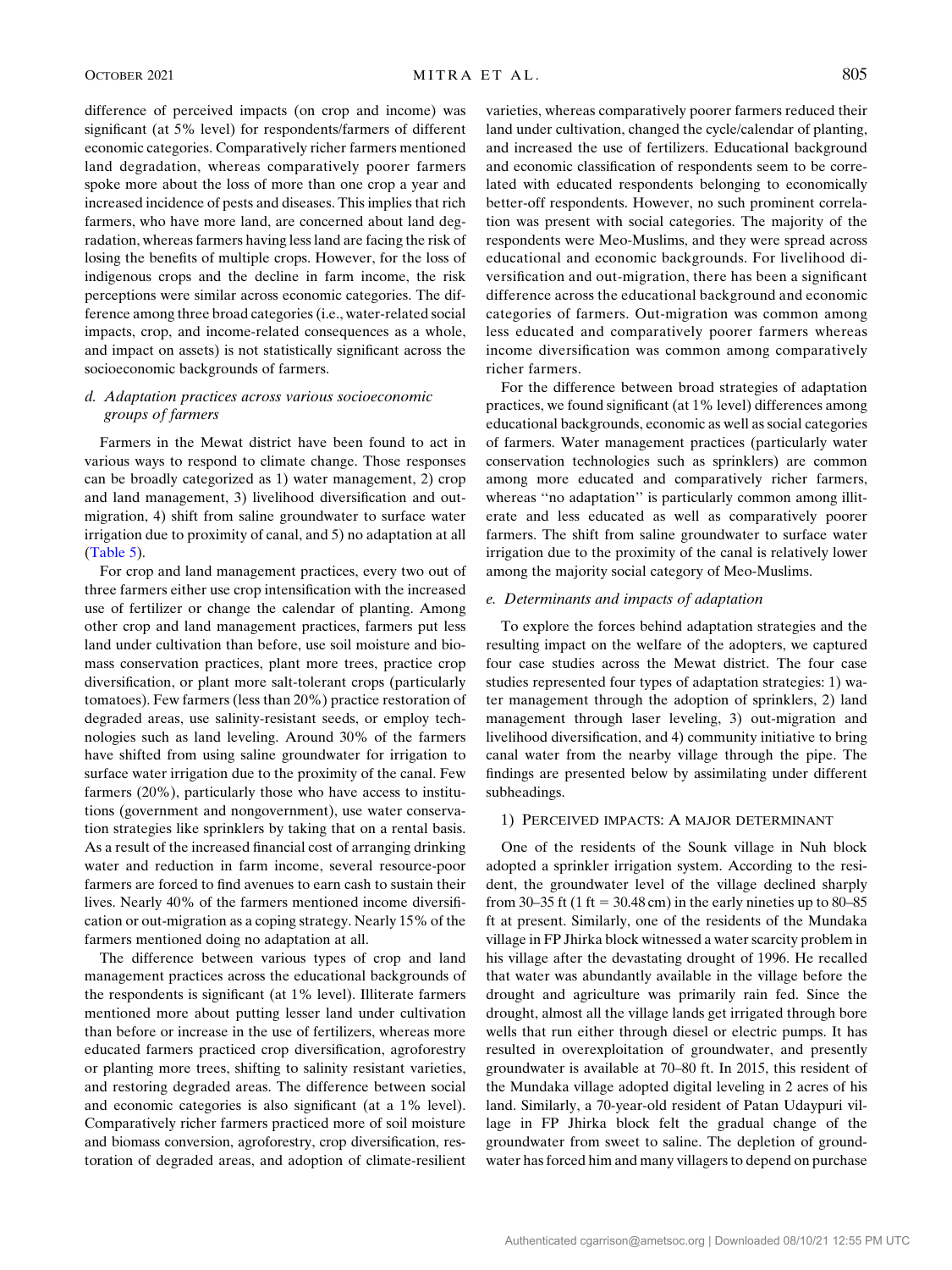<span id="page-9-0"></span>

|                               |                                                                                                |                                          |                                                                                                               |                                                                                    |                                                           | Ĵ                                       |                                                          |                               | Ĵ                                           |                                                                                     |                                                 |                            |                                       |                      |                            |
|-------------------------------|------------------------------------------------------------------------------------------------|------------------------------------------|---------------------------------------------------------------------------------------------------------------|------------------------------------------------------------------------------------|-----------------------------------------------------------|-----------------------------------------|----------------------------------------------------------|-------------------------------|---------------------------------------------|-------------------------------------------------------------------------------------|-------------------------------------------------|----------------------------|---------------------------------------|----------------------|----------------------------|
|                               |                                                                                                |                                          |                                                                                                               |                                                                                    |                                                           | Crop and land management                |                                                          |                               |                                             |                                                                                     | Livelihood diversification<br>and out-migration |                            |                                       |                      |                            |
|                               | management:<br>technologies<br>conservation<br>sprinkler<br>$\mbox{such}$ as<br>Water<br>Water | Increase in<br>the use of<br>fertilizers | $\begin{array}{l} \text{Change}\\ \text{in cycle} \\ \text{cal}\\ \text{calendar} \end{array}$<br>of planting | Reduced land<br>cultivation<br>under                                               | and biomass<br>Soil moisture<br>conservation<br>practices | Agroforestry/<br>more trees<br>planting | diversification/<br>new crops<br>planting<br>Crop        | degraded<br>Restored<br>areas | salinity-<br>Shift to<br>resistant<br>seeds | resilient tech-<br>nologies such<br>Adoption of<br>climate-<br>leveling<br>as laser | diversification<br>Income                       | migration<br>$\frac{1}{2}$ | canal water<br>irrigation<br>Shift to | $\frac{1}{2}$        | adaptation Test statistics |
|                               |                                                                                                |                                          |                                                                                                               |                                                                                    |                                                           |                                         | Educational background of the responders                 |                               |                                             |                                                                                     |                                                 |                            |                                       |                      |                            |
| Up to secondary<br>Illiterate | $\Xi$                                                                                          | ಹಿ & ಸ                                   | <b>75 36</b>                                                                                                  | $\circledcirc$<br>$\overline{12}$                                                  | $\mathfrak{D}$                                            | $\infty$                                | $\frac{8}{2}$                                            | $\overline{13}$               | $\circ$                                     | $\circ$                                                                             | 30<br>25                                        | $\frac{9}{4}$<br>57        | 36<br>$\overline{z}$                  | $\Box$<br>Ξ          | Chi-square:                |
| Above secondary               | $\frac{2}{28}$                                                                                 |                                          |                                                                                                               | $\ensuremath{\mathop{\boxtimes}\limits^{\mathop{\mathop{\mathrm{max}}\nolimits}}}$ | $\begin{smallmatrix}8\\8\end{smallmatrix}$                | 37                                      | 29                                                       | $\overline{30}$               | $\overline{31}$                             | 27                                                                                  | $40$                                            | $\overline{19}$            | $\frac{8}{2}$                         | 3                    | $29.40;$<br>Pr: 0.00       |
| Test statistics               |                                                                                                |                                          |                                                                                                               |                                                                                    |                                                           | Chi-square: 223.26; Pr:0.00             |                                                          |                               |                                             |                                                                                     | Chi-square: 13.90; Pr: 0.00                     |                            |                                       |                      |                            |
| Up to INR 50,000              |                                                                                                | 77                                       |                                                                                                               | $\degree$                                                                          | $\overline{c}$                                            | n                                       | Economic categories (annual household income)<br>$\circ$ | $\overline{c}$                | $\frac{8}{2}$                               | $\approx$                                                                           | $\approx$                                       | 87                         | 59                                    | ೫                    | Chi-square:                |
| Above INR 50,000              | 39                                                                                             | 98                                       | SS 88                                                                                                         | $\overline{13}$                                                                    | $\frac{8}{3}$                                             | $\mathfrak{S}$                          | $\frac{4}{6}$                                            | 33                            | $\overline{24}$                             | 30                                                                                  | 75                                              | $\frac{8}{2}$              | 16                                    | $\overline{r}$       | 73.9;                      |
| Test statistics               |                                                                                                |                                          |                                                                                                               |                                                                                    |                                                           | Chi-square: 133.54; Pr: 0.00            |                                                          |                               |                                             |                                                                                     | Chi-square: 74.116; Pr: 0.00                    |                            |                                       |                      | $\Pr: 0.00$                |
|                               |                                                                                                |                                          |                                                                                                               |                                                                                    |                                                           |                                         | Social categories                                        |                               |                                             |                                                                                     |                                                 |                            |                                       |                      |                            |
| Meo-Muslim (OBC)<br>Non-OBC   | 43<br>$\overline{r}$                                                                           | $\frac{1}{2}$<br>65                      | 133<br>32                                                                                                     | $\approx$<br>$\overline{12}$                                                       | $\overline{15}$<br>45                                     | $\overline{17}$<br>₽                    | 42<br>$\approx$                                          | $\frac{1}{2}$<br>S            | 38<br>4                                     | $\overline{\mathcal{E}}$<br>$\approx$                                               | 72<br>23                                        | 80<br>$\mathfrak{L}$       | 43<br>32                              | 30<br>$\overline{r}$ | Chi-square:<br>17.30;      |
| Test statistics               |                                                                                                |                                          |                                                                                                               |                                                                                    |                                                           | Chi-square: 33.39; Pr: 0.00             |                                                          |                               |                                             |                                                                                     | Chi-square: $3.40 \times 10^{-31}$ ;<br>Pr: 1   |                            |                                       |                      | Pr: 0.00                   |

TABLE 5. Adaptation strategies across socioeconomic backgrounds of farmers. TABLE 5. Adaptation strategies across socioeconomic backgrounds of farmers.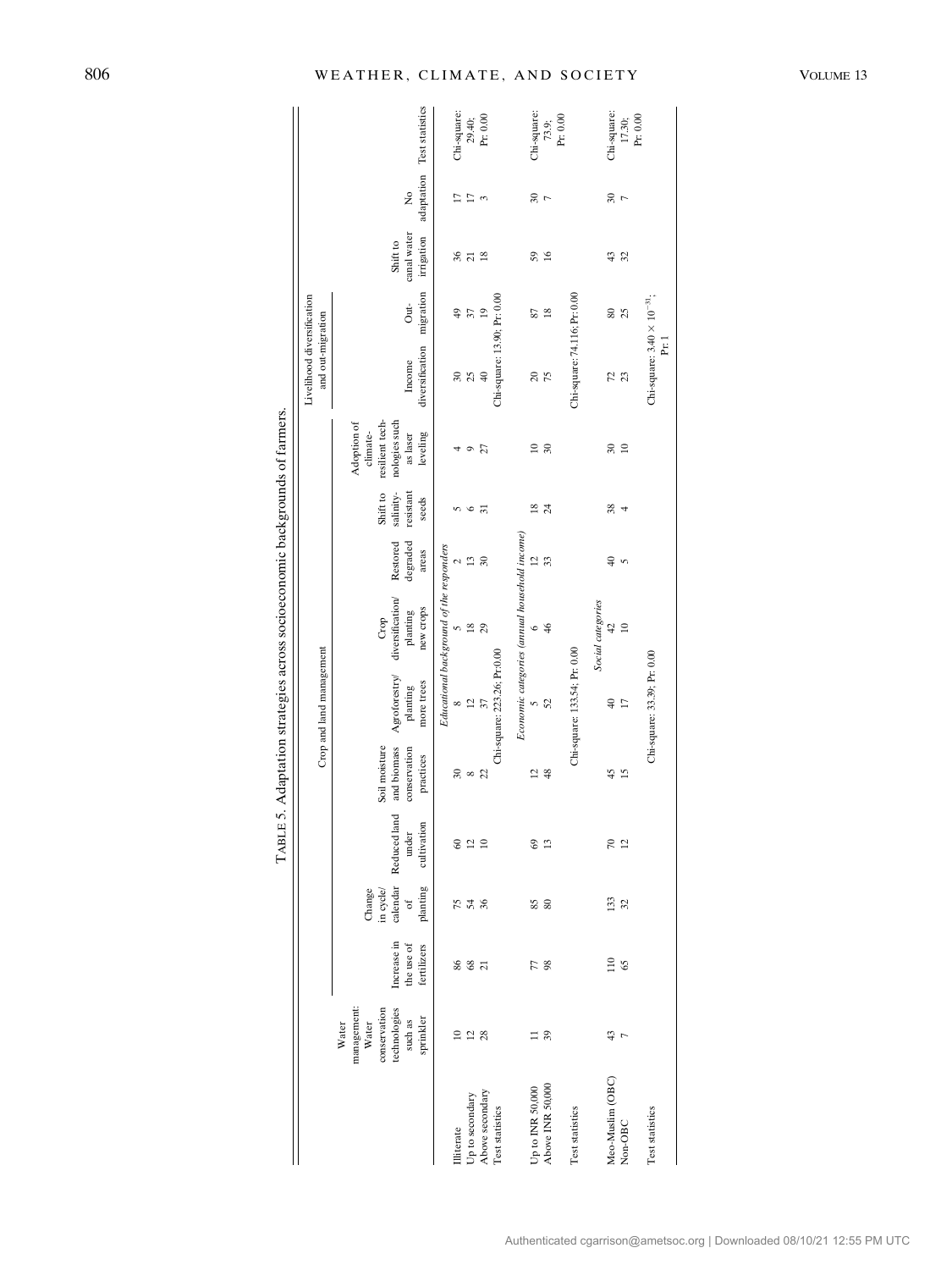OCTOBER 2021 **MITRA ET AL.** 807

water for drinking and irrigation. To cope up with the increasing cost of cultivation, this old resident of Patan Udaypuri village has to migrate more often. Earlier he was migrating once a year, but now he migrates twice a year. He stated that earlier due to water availability he used to produce wheat and mustard in his small patch of land, but due to water scarcity, presently he produces only mustard, and hence he migrates during the wheat cutting season as well.

Existing literature focused largely on farmers' perception about climate change and climate variability but relatively less on perceived impacts. We argue that perceived impacts are a stronger determinant than perceived climate change or variability, particularly for poor farmers.

# 2) FARMERS DO A COST–BENEFIT ANALYSIS BEFORE ADAPTING

According to the abovementioned resident of the Sounk village in Nuh block, before the drought of mid-1990s, agriculture was mostly rain fed and some of the lands were irrigating through bore wells. The average time of irrigation per acre was 6–7 h, which has increased up to 10–12 h at present because of the decline in water tables. To have efficient use of scarce groundwater, he adopted a sprinkler irrigation system. According to him declining groundwater level and the resulting increase in irrigation cost was a major force behind the adoption of new technology. Similarly, realizing the fact that the cost of irrigation is directly linked to the unevenness of the land, the abovementioned resident of the Mundaka village in FP Jhirka block adopted the method of digital leveling in 2 acres of his land during 2015. According to him, although technology adoption increased his costs, the benefits were even higher.

# 3) ACCESS TO INFORMATION, INFRASTRUCTURE, AND FINANCE FACILITATE ADAPTATION PROCESS

One of the residents of Sultanpur village in Nagina block is a beneficiary of canal water. Interestingly the canal is situated in Umra village, which is at a distance of 3 km from their village. Comparatively richer farmers of Sultanpur village (like this particular resident) put together personal funds to bring water to their village from the nearest canal in Umra village through pipelines during 2014–15. However, according to him, the canal water covers only 30% of the total land in the village, where cultivation is possible 2 times per year for both kharif and rabi seasons, whereas the rest of the villagers depend on rainfall only and cultivate once a year. Similarly, the resident of the Sounk village in Nuh block was able to install the sprinkler in his land because he got it at a subsidized rate from a private company.

## 4) ADAPTATION LEADING TO SEVERAL POSITIVE IMPACTS

The resident of the Sounk village installed the sprinkler in his land in 2018. Within this short period, he realized that the installation of sprinklers proved beneficial for him in many aspects, for example, saving water, cost of irrigation, physical drudgery, and time required for irrigation, and also increasing yields.

Similarly, the resident of the Mundaka village has witnessed several economic benefits. There has been a decline in water requirements, a reduction in the electricity bill, and an increase in the yield. He informed that due to the constant failure of electricity during the daytime, all of the farmers in his village who irrigate the land through the electric pump prefer to do that at night. Before laser leveling, he had to spend the whole night in the field. In winters he had to sit in front of the fire for the entire night, to change the pipe from one place to another since the water did not spread over all of the farmland equally because of the unevenness. After implementing laser leveling, he generally goes to the field twice to shift the location of the pipe; and can have peaceful sleep the rest of the night.

The old resident of Patan Udaypuri village generally migrates to Hanumangarh (Rajasthan), Punjab, and Gujarat for cotton plucking, and Bilaspur and Rewari for wheat harvesting. The main incentive behind migrating to such a long distance is to receive a cash payment since in the local areas people pay him in kind. With the additional income, he has bought a chaak (electrical wheel) to make earthen pots for selling, alongside agricultural activities.

The resident of the Sultanpur village finds himself one of the blessed residents in the village whose entire 2.5 acres of land is irrigated through canal water. His per acreage yield has increased with the use of canal water. Moreover, he has even started growing cotton, which fetches him a good income to spend on children's education and save for their future as well.

## 6. Discussions

Our secondary data analysis established that in Mewat precipitation has declined, whereas temperature and potential evapotranspiration increased, resulting in increased dryness of the region. There has been a change in groundwater quantity (depth) and quality as well. A large number of farmers were able to perceive the negative impacts on water, crop, income, and assets. Farmers were found to adapt in various ways. Those responses can be broadly categorized as water management, crop and land management, livelihood diversification and outmigration, and shift to surface water irrigation due to proximity of canal. With regard to perceived impacts, and economic difference of farmers played a significant role. Our results confirmed that the farmers who perceived more adverse impacts were mostly from poor economic backgrounds. However, in terms of adaptation practices, a significant difference was found across the educational, social, and economic backgrounds of the farmers. Our findings corroborated that the vulnerability of the Mewat district is arising from exposure, sensitivity, and lower adaptability. From this microlevel study, we argue that although perceived impacts are affected by economic vulnerabilities only, however, in terms of adaptation practices, other vulnerabilities arising from educational and social backgrounds also do play a major role.

We found that the availability of infrastructure and support of institutions [both government and nongovernmental organizations (NGOs)] can facilitate adaptation. On the other hand, lack of awareness, education, skill development, and livelihood opportunities are major hindrances. In Mewat, lack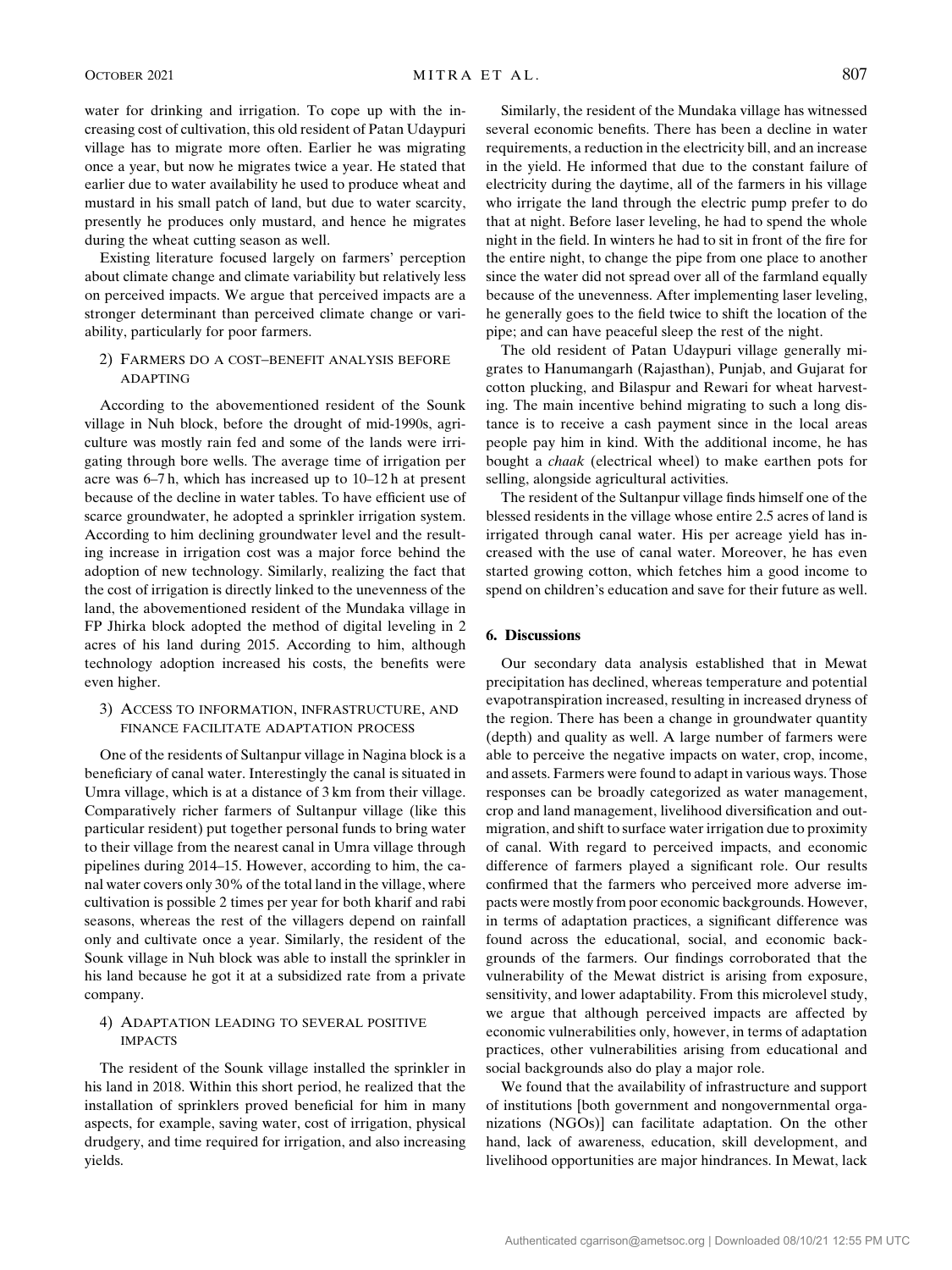<span id="page-11-0"></span>

FIG. 5. Conceptualizing farmers' perception, adaptation, and vulnerability.

of adaptation measures is pushing already poor farmers into a deeper vicious cycle of poverty. Poor farmers have low adaptive capabilities, which result in low productivity and low income and make them poorer. We summarize our findings and conceptualize farmers' perception, adaptation, and vulnera-bility in [Fig. 5.](#page-11-0)

Apart from summarizing the findings of our microlevel study, we also reference the results in the context of existing studies related to the salinity problem ([Table 6\)](#page-12-5). It reveals that in the developed parts of the world interventions are often at the policy level or involve infrastructure building, whereas, in the developing countries the coping mechanisms are local, context specific, and of low cost. According to [Davidson](#page-13-28) [\(2000\),](#page-13-28) soil reclamation and other advanced practices are rare in developing countries because of limited knowledge, the small size of landholdings, and lack of investment capacity. In India, a balanced approach between technology adoption and alternative land use has been found.

Several Indian studies suggest and recommend some simple alternative land use, which might also be replicated in the Mewat region and beyond. These include afforestation program, medical and aromatic crops, biofuel crops, fodder crops, fruits and vegetable trees, coconut plantation, prawn/shrimp cultivation, and integrated farming of crop and fish [\(Selvamurugan](#page-14-10) [et al. 2017](#page-14-10); [Tomar and Minhas 1998;](#page-14-11) [Singh and Dagar 1998](#page-14-12); [Kumar 1998;](#page-13-29) [Patra and Singh 1998](#page-14-13)).

# 7. Conclusions and recommendations

Groundwater salinity, caused by overextraction and aggravated by climate change, negatively affects crop productivity. This is a major potential threat to global food security. The problem is crucial for India where food security is still a concern, and a large part of the workforce depends on the agricultural sector. Therefore, an adaptation of the sector is the need of the hour. A better understanding of community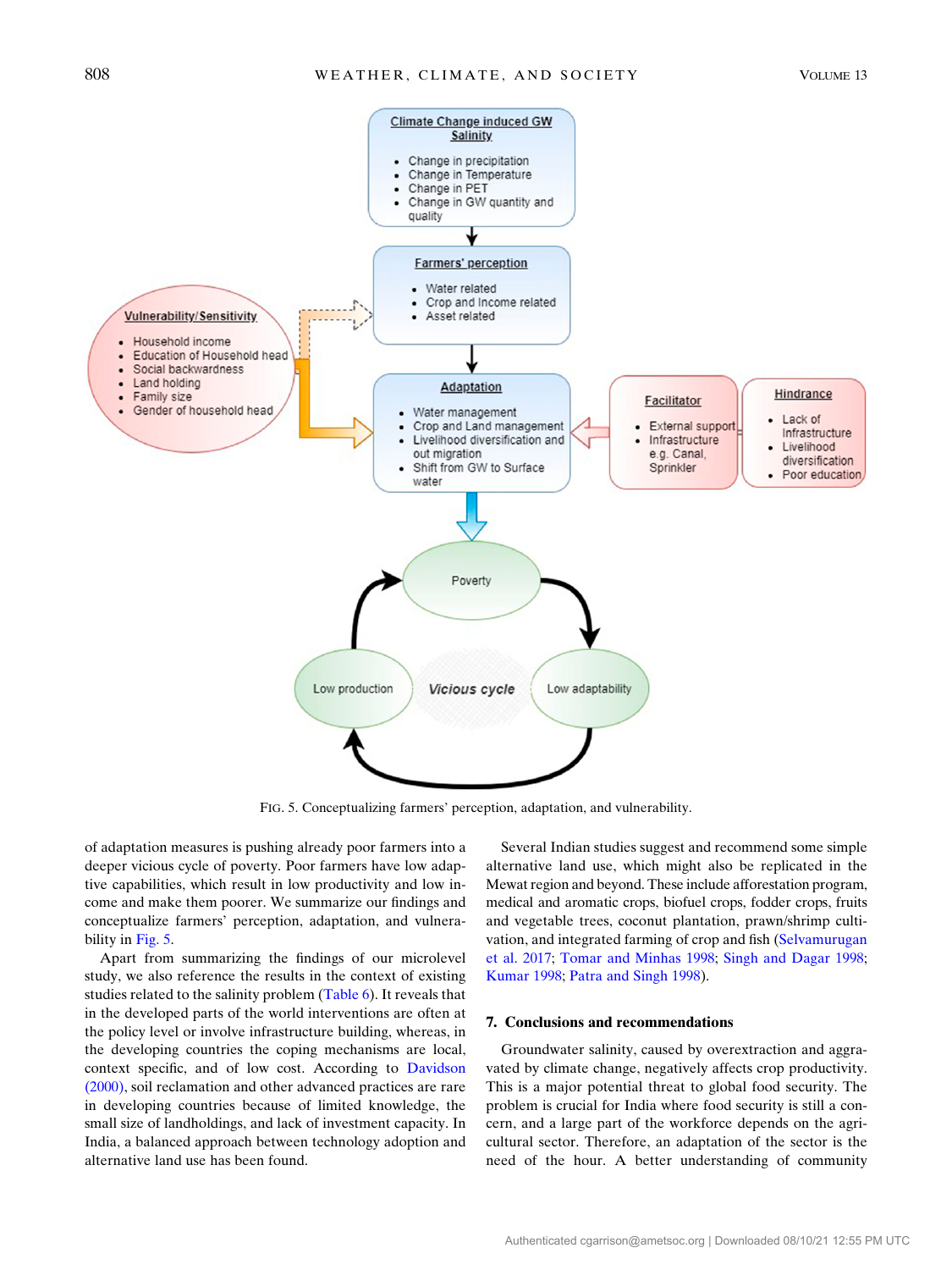<span id="page-12-5"></span>

| TABLE 6. Successful interventions/adaptation practices across the globe to tackle salinity, as compiled from Ladeiro (2012), |  |
|------------------------------------------------------------------------------------------------------------------------------|--|
| Shah $(2005)$ , Sharma and Singh $(2015)$ , and Abid et al. $(2016)$ .                                                       |  |

| Salinity-affected regions                                                       | Successful interventions/adaptation practices                                                                                                                                                                                                                                                                                                                                                                                        |
|---------------------------------------------------------------------------------|--------------------------------------------------------------------------------------------------------------------------------------------------------------------------------------------------------------------------------------------------------------------------------------------------------------------------------------------------------------------------------------------------------------------------------------|
| Developed nations (Australia, Spain, and<br>the United States)                  | a) Various incentives to increase water use efficiency; increase in irrigation efficiency; salt/<br>water trade; soil reclamation and salt interception schemes (pumping boreholes);<br>installation of small modular brackish-water desalination plants by farmers                                                                                                                                                                  |
| Developing nations (Bangladesh,<br>Pakistan, and Lebanon)                       | Improvement of crop production using farmyard manure; effective utilization of rainwater<br>with very little application of brackish groundwater for irrigation; improved livestock<br>management; diversification of livelihoods toward nonfarm activities; changing land-use<br>patterns by switching to more salt-tolerant crops; managing irrigation patterns to improve<br>water use and enhance drainage and leaching of salts |
| Different parts of India (Coastal Orissa,<br>Andhra Pradesh, west Bengal, etc.) | Salt-resistant crop varieties; alternative land uses; use of technologies such as laser leveling<br>and sprinkler irrigation; alternative livelihood in terms of small-scale fishing and plan-<br>tation of eucalyptus trees; phytoremediation of salt-affected soils; postmonsoon (rabi)<br>cropping in monocropped coastal saline soils; rainwater harvesting in dugout farm ponds                                                 |

perceptions is important to inform policies aimed at promoting successful adaptation. There is a paucity of empirical studies conducted in developing countries and within local communities. This paper represents an important study by exploring the perceived impacts and adaptation by the farmers in one of the most socioeconomically disadvantaged districts of India, where groundwater salinity is a serious concern.

We found that a large number of farmers were able to perceive the negative impacts and were found to adapt in various ways. Our findings confirmed that the vulnerability of the Mewat district was due to exposure, sensitivity, and lower adaptability. However, the generalization of our findings is limited by the fact that Mewat is a special case with a very poor socioeconomic background. We found that perceived impacts varied with economic differences, whereas adaptation strategies varied with educational, social, and economic differences. So, the findings might not hold for comparatively better socioeconomic regions. However, about global experiences we found that developed countries intervened more in the policy level and infrastructure, whereas in developing countries, adaptation strategies are local, context specific, and of low cost. Thus, even with the limitation, the insights from our study are useful in making a few recommendations and suggestions for intervention and future research in Mewat and similar areas across the developing world.

As lack of education and vocational skills, absence of any rail network, poor road connectivity, lack of industries in the region, cumulatively limit the development of the area, investment in agriculture technology should receive attention to improve the well-being of the inhabitants of the Mewat district. Agriculture extension services, support of institutions (both government and NGOs), and credit facilities for low-cost technologies can facilitate adaptation. Awareness building and skill development are also needed. In the background of poverty, simple adaptive measures like saline-resistant crop varieties and alternative land uses suggested in the literature can be useful. The use of technologies like laser leveling and sprinkler irrigation can be scaled up in the region with credit support. As salinity is spreading in the region, alternative livelihoods in terms of small-scale fishing and planting eucalyptus trees can also be encouraged.

The existing literature focused largely on farmers' perception about climate change and climate variability but relatively less on perceived impacts. We argue that perceived impacts are a stronger determinant than perceived climate change and variability, particularly for poor farmers. Therefore, future research work on quantifying the negative impacts of salinity will be useful to motivate farmers to adapt. We also found that farmers do cost–benefit analysis at their level before adopting adaptation measures. Therefore, future research toward cost– benefit analysis and awareness building around the benefits will be beneficial for poor, illiterate, or less educated farmers to take a decision. Awareness building through various modes like storytelling, use of easy songs, and street plays can be used for Mewat and similar regions where a large percentage of the farmers are illiterate.

Acknowledgments. We appreciate comments from two anonymous reviewers that led to significant improvements in the paper. There is no source of funding for this study. Also, the authors declare no conflicts of interest.

# **REFERENCES**

- <span id="page-12-6"></span>Abid, M., J. Schilling, J. Scheffran, and F. Zulfiqar, 2016: Climate change vulnerability, adaptation and risk perceptions at farm level in Punjab, Pakistan. Sci. Total Environ., 547, 447–460, [https://doi.org/10.1016/j.scitotenv.2015.11.125.](https://doi.org/10.1016/j.scitotenv.2015.11.125)
- <span id="page-12-4"></span>Acharyya, A., 2012: Sustainability of groundwater in South Asia: Need for management through institutional change. NITTE Manage. Rev., 6, 28–38.
- <span id="page-12-1"></span>Akbari, M., H. N. Alamdarlo, and S. H. Mosavi, 2020: The effects of climate change and groundwater salinity on farmers' income risk. Ecol. Indic., 110, 105893, [https://doi.org/10.1016/](https://doi.org/10.1016/j.ecolind.2019.105893) [j.ecolind.2019.105893.](https://doi.org/10.1016/j.ecolind.2019.105893)
- <span id="page-12-2"></span>Ayers, R. S., and D. W. Westcot, 1985: Water quality for agriculture. FAO Irrigation and Drainage Paper 29, [http://](http://www.fao.org/3/T0234E/T0234E00.htm) [www.fao.org/3/T0234E/T0234E00.htm](http://www.fao.org/3/T0234E/T0234E00.htm).
- <span id="page-12-0"></span>Birkenholtz, T., 2017: Assessing India's drip-irrigation boom: Efficiency, climate change, and groundwater policy. Water Int., 42, 663–677, [https://doi.org/10.1080/02508060.2017.](https://doi.org/10.1080/02508060.2017.1351910) [1351910](https://doi.org/10.1080/02508060.2017.1351910).
- <span id="page-12-3"></span>Blaylock, A. D., 1994: Soil salinity, salt tolerance, and growth potential of horticultural and landscape plants. University of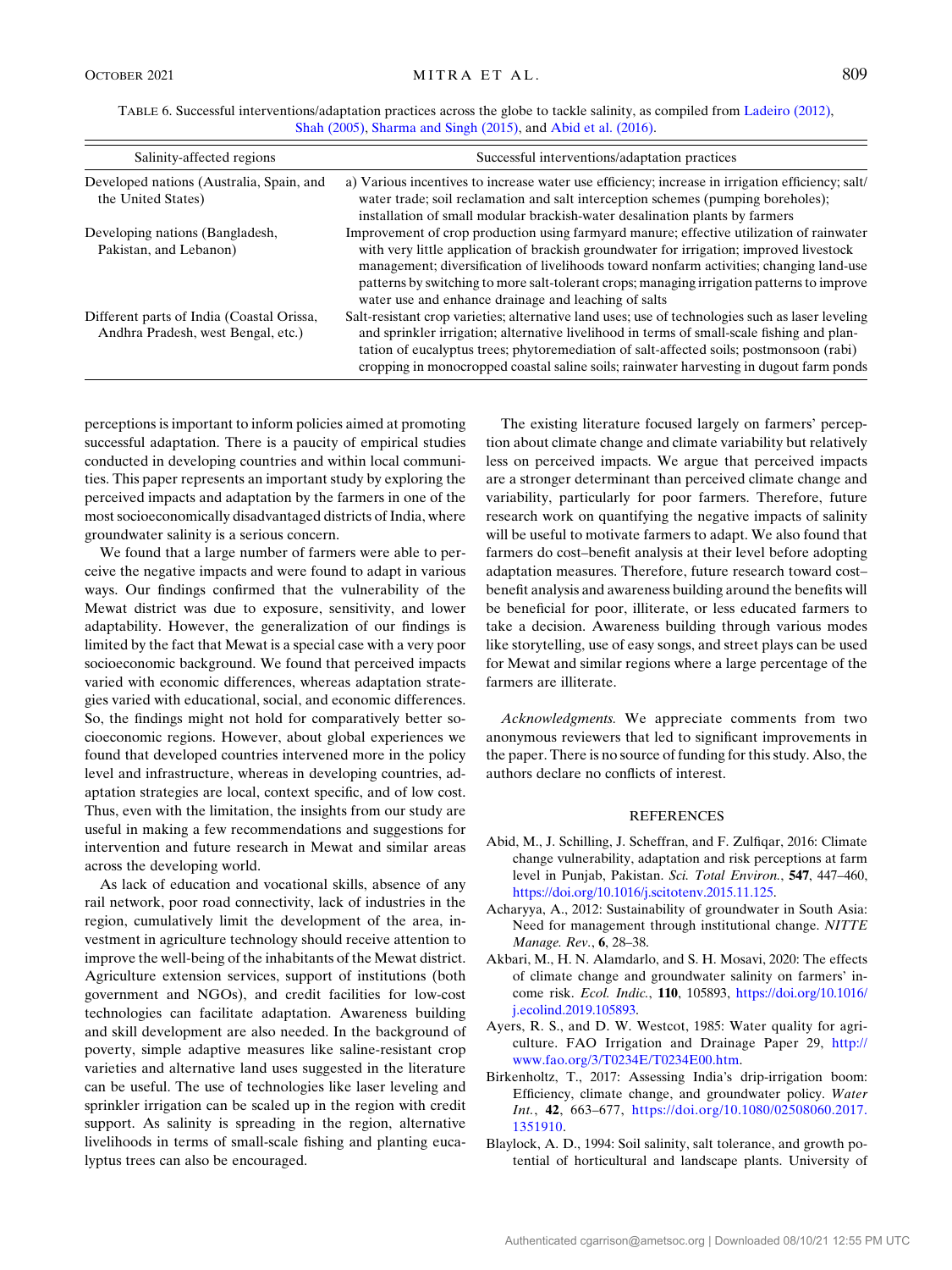Wyoming College of Agriculture Department of Plant, Soil, and Insect Sciences Cooperative Extension Service Doc., 4 pp.

- <span id="page-13-10"></span>Borana, R., 2012: Ground water information booklet: Mewat District. Central Ground Water Board Doc., 22 pp., [http://](http://cgwb.gov.in/District_Profile/Haryana/Mewat.pdf) [cgwb.gov.in/District\\_Profile/Haryana/Mewat.pdf.](http://cgwb.gov.in/District_Profile/Haryana/Mewat.pdf)
- <span id="page-13-13"></span>Carter, R. C., and A. Parker, 2009: Climate change, population trends, and groundwater in Africa. Hydrol. Sci. J., 54, 676–689, <https://doi.org/10.1623/hysj.54.4.676>.
- <span id="page-13-24"></span>Central Ground Water Board, 2016: Ground water year book of Haryana state (2015–2016). Government of India Doc., 158 pp., [http://cgwb.gov.in/Regions/GW-year-Books/GWYB-](http://cgwb.gov.in/Regions/GW-year-Books/GWYB-2015-16/GWYB%20NWR%20%20Haryana%202015-16.pdf)[2015-16/GWYB%20NWR%20%20Haryana%202015-16.pdf](http://cgwb.gov.in/Regions/GW-year-Books/GWYB-2015-16/GWYB%20NWR%20%20Haryana%202015-16.pdf).
- <span id="page-13-14"></span>Corwin, D. L., 2021: Climate change impacts on soil salinity in agricultural areas. Eur. J. Soil Sci., 72, 842–862, [https://doi.org/](https://doi.org/10.1111/ejss.13010) [10.1111/ejss.13010.](https://doi.org/10.1111/ejss.13010)
- <span id="page-13-7"></span>Datta, K. K., and C. De Jong, 2002: Adverse effect of waterlogging and soil salinity on crop and land productivity in northwest region of Haryana, India. Agric. Water Manage., 57, 223–238, [https://doi.org/10.1016/S0378-3774\(02\)00058-6.](https://doi.org/10.1016/S0378-3774(02)00058-6)
- <span id="page-13-28"></span>Davidson, A. P., 2000: Soil salinity, a major constraint to irrigated agriculture in the Punjab region of Pakistan: Contributing factors and strategies for amelioration. Amer. J. Altern. Agric., 15, 154–159, [https://doi.org/10.1017/S0889189300008729.](https://doi.org/10.1017/S0889189300008729)
- <span id="page-13-17"></span>Debela, N., C. Mohammed, K. Bridle, R. Corkrey, and D. McNeil, 2015: Perception of climate change and its impact by smallholders in pastoral/agropastoral systems of Borana, South Ethiopia. SpringerPlus, 4, 236, [https://doi.org/10.1186/s40064-](https://doi.org/10.1186/s40064-015-1012-9) [015-1012-9](https://doi.org/10.1186/s40064-015-1012-9).
- <span id="page-13-15"></span>Deressa, T. T., R. M. Hassan, and C. Ringler, 2011: Perception of and adaptation to climate change by farmers in the Nile basin of Ethiopia. J. Agric. Sci., 149, 23–31, [https://doi.org/10.1017/](https://doi.org/10.1017/S0021859610000687) [S0021859610000687](https://doi.org/10.1017/S0021859610000687).
- <span id="page-13-0"></span>Earman, S., and M. Dettinger, 2011: Potential impacts of climate change on groundwater resources—A global review. J. Water Climate Change, 2, 213–229, [https://doi.org/10.2166/](https://doi.org/10.2166/wcc.2011.034) [wcc.2011.034.](https://doi.org/10.2166/wcc.2011.034)
- <span id="page-13-11"></span>El-Fadel, M., T. Deeb, I. Alameddine, R. Zurayk, and J. Chaaban, 2018: Impact of groundwater salinity on agricultural productivity with climate change implications. Int. J. Sustainable Dev. Plann., 13, 445–456, [https://doi.org/10.2495/SDP-V13-N3-445-456.](https://doi.org/10.2495/SDP-V13-N3-445-456)
- <span id="page-13-16"></span>Feola, G., A. M. Lerner, M. Jain, M. J. F. Montefrio, and K. A. Nicholas, 2015: Researching farmer behaviour in climate change adaptation and sustainable agriculture: Lessons learned from five case studies. J. Rural Stud., 39, 74–84, [https://doi.org/10.1016/j.jrurstud.2015.03.009.](https://doi.org/10.1016/j.jrurstud.2015.03.009)
- <span id="page-13-20"></span>Füssel, H. M., 2005: Vulnerability in climate change research: A comprehensive conceptual framework. University of California International and Area Studies Doc., 35 pp., [https://escholarship.](https://escholarship.org/uc/item/8993z6nm) [org/uc/item/8993z6nm](https://escholarship.org/uc/item/8993z6nm).
- <span id="page-13-19"></span>Gandure, S., S. Walker, and J. J. Botha, 2013: Farmers' perceptions of adaptation to climate change and water stress in a South African rural community. Environ. Dev., 5, 39–53, [https://](https://doi.org/10.1016/j.envdev.2012.11.004) [doi.org/10.1016/j.envdev.2012.11.004.](https://doi.org/10.1016/j.envdev.2012.11.004)
- <span id="page-13-21"></span>Government of Haryana, 2017: Vision 2030. Government of Haryana Doc., 174 pp., [http://esaharyana.gov.in/Portals/0/](http://esaharyana.gov.in/Portals/0/undp-2030.pdf) [undp-2030.pdf.](http://esaharyana.gov.in/Portals/0/undp-2030.pdf)
- <span id="page-13-22"></span>——, 2019: Statistical abstract of Haryana 2017–18. Department of Economic and Statistical Analysis Doc., 708 pp., [http://](http://esaharyana.gov.in/Portals/0/Compilation/Abstract%202017-18%20(English).pdf) [esaharyana.gov.in/Portals/0/Compilation/Abstract%202017-](http://esaharyana.gov.in/Portals/0/Compilation/Abstract%202017-18%20(English).pdf) [18%20\(English\).pdf](http://esaharyana.gov.in/Portals/0/Compilation/Abstract%202017-18%20(English).pdf).
- <span id="page-13-12"></span>Gosain, A. K., S. Rao, and A. Arora, 2011: Climate change impact assessment of water resources of India. Curr. Sci., 101, 356–371.
- <span id="page-13-2"></span>Government of India, 2021: Economic survey 2020–21. Vol. 2, Ministry of Finance Department of Economic Affairs Doc., 561 pp., [https://www.indiabudget.gov.in/economicsurvey/doc/](https://www.indiabudget.gov.in/economicsurvey/doc/echapter_vol2.pdf) [echapter\\_vol2.pdf](https://www.indiabudget.gov.in/economicsurvey/doc/echapter_vol2.pdf).
- <span id="page-13-26"></span>Hamon, W. R., 1960: Estimating potential evapotranspiration. dissertation. B.S. thesis, Dept. of Civil and Sanitary Engineering, Massachusetts Institute of Technology, 80 pp., [https://dspace.](https://dspace.mit.edu/bitstream/handle/1721.1/79479/32827649-MIT.pdf?sequence=2&isAllowed=y) [mit.edu/bitstream/handle/1721.1/79479/32827649-MIT.pdf?](https://dspace.mit.edu/bitstream/handle/1721.1/79479/32827649-MIT.pdf?sequence=2&isAllowed=y) sequence= $2&\&$ isAllowed= $v$ .
- <span id="page-13-23"></span>IMD, 2020: India Meteorological Department. Government of India Ministry of Earth and Sciences, accessed 1 October 2020, <https://mausam.imd.gov.in/>.
- <span id="page-13-1"></span>IPCC, 2014: Climate Change 2014: Impacts, Adaptation, and Vulnerability. Part A: Global and Sectoral Aspects. C. B. Field et al., Eds., Cambridge University Press, 1132 pp., [https://](https://www.ipcc.ch/site/assets/uploads/2018/02/WGIIAR5-PartA_FINAL.pdf) [www.ipcc.ch/site/assets/uploads/2018/02/WGIIAR5-PartA\\_](https://www.ipcc.ch/site/assets/uploads/2018/02/WGIIAR5-PartA_FINAL.pdf) [FINAL.pdf.](https://www.ipcc.ch/site/assets/uploads/2018/02/WGIIAR5-PartA_FINAL.pdf)
- <span id="page-13-25"></span>Karmeshu, N., 2012: Trend detection in annual temperature & precipitation using the Mann Kendall test—A case study to assess climate change on select states in the northeastern United States. M.S. thesis, Dept. of Earth and Environmental Science, University of Pennsylvania, 33 pp., [https://repository.](https://repository.upenn.edu/cgi/viewcontent.cgi?article=1045&context=mes_capstones) [upenn.edu/cgi/viewcontent.cgi?article](https://repository.upenn.edu/cgi/viewcontent.cgi?article=1045&context=mes_capstones)=1045&context=mes [capstones.](https://repository.upenn.edu/cgi/viewcontent.cgi?article=1045&context=mes_capstones)
- <span id="page-13-3"></span>Krishan, G., M. Bisht, N. C. Ghosh, and G. Prasad, 2020a: Groundwater salinity in northwestern region of India: A critical appraisal. Environmental Processes and Management, R. Singh, P. Shukla, and P. Singh, Eds., Water Science and Technology Library, Vol. 91, Springer, 361–380.
- <span id="page-13-9"></span>and Coauthors, 2020b: Identifying the seasonal variability in source of groundwater salinization using deuterium excess—A case study from Mewat, Haryana, India. J. Hydrol. Reg. Stud., 31, 100724, [https://doi.org/10.1016/](https://doi.org/10.1016/j.ejrh.2020.100724) [j.ejrh.2020.100724](https://doi.org/10.1016/j.ejrh.2020.100724).
- <span id="page-13-29"></span>Kumar, A., 1998: Growing forages in salt-affected soils. Agricultural Salinity Management in India, N. K. Tyagi and P. S. Minhas, Eds., CSSRI Karnal, 489–498.
- <span id="page-13-30"></span>Ladeiro, B., 2012: Saline agriculture in the 21st century: Using salt contaminated resources to cope food requirements. J. Bot., 2012, 310705, [https://doi.org/10.1155/2012/310705.](https://doi.org/10.1155/2012/310705)
- <span id="page-13-18"></span>Madhuri, and U. Sharma, 2020: How do farmers perceive climate change? A systematic review. Climatic Change, 162, 991–1010, <https://doi.org/10.1007/s10584-020-02814-2>.
- <span id="page-13-6"></span>Mandal, A. K., P. K. Joshi, S. Ranbir, and D. K. Sharma, 2016: Characterization of some salt affected soils and poor-quality waters of Kaithal district in central Haryana for reclamation and management. J. Indian Soc. Soil Sci., 64, 419–426, [https://](https://doi.org/10.5958/0974-0228.2016.00054.2) [doi.org/10.5958/0974-0228.2016.00054.2](https://doi.org/10.5958/0974-0228.2016.00054.2).
- <span id="page-13-4"></span>Mandal, S., R. Raju, A. Kumar, P. Kumar, and P. C. Sharma, 2018: Current status of research, technology response and policy needs of salt-affected soils in India—A review. J. Indian Soc. Coast. Agric. Res., 36, 40–53.
- <span id="page-13-5"></span>Mehra, M., D. Sharma, and P. Kathuria, 2012: Groundwater use dynamics: Analyzing performance of micro-irrigation system—A case study of Mewat district, Haryana, India. Int. J. Environ. Sci., 3, 471–480.
- <span id="page-13-27"></span>——, C. K. Singh, I. P. Abrol, and B. Oinam, 2017: A GIS-based methodological framework to characterize the Resource Management Domain (RMD): A case study of Mewat district, Haryana, India. Land Use Policy, 60, 90–100, [https://doi.org/](https://doi.org/10.1016/j.landusepol.2016.10.018) [10.1016/j.landusepol.2016.10.018.](https://doi.org/10.1016/j.landusepol.2016.10.018)
- <span id="page-13-8"></span>Mehta, P. K., 2015: Identifying backwardness of Mewat region in Haryana: A block-level analysis. NITI Aayog Sehgal Foundation